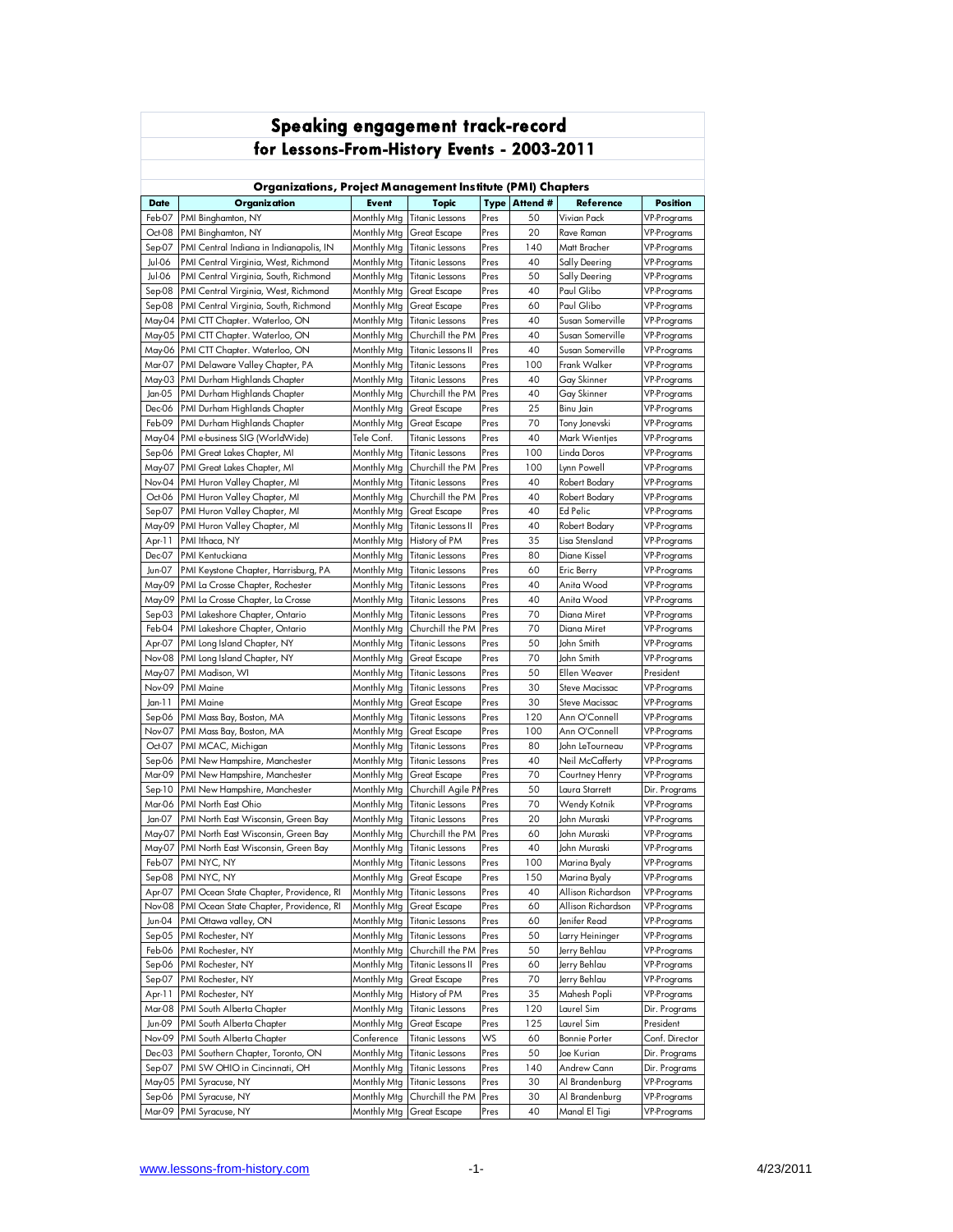| Date          | Organization                            | Event       | <b>Tonic</b>                      | <b>Tyne</b> | Attend # | <b>Reference</b>              | Position           |
|---------------|-----------------------------------------|-------------|-----------------------------------|-------------|----------|-------------------------------|--------------------|
|               |                                         |             | <b>Conferences and Education</b>  |             |          |                               |                    |
|               |                                         |             |                                   |             |          |                               |                    |
|               | Nov-10 PMI Puerto Rico                  |             | Develop. Day Titanic Lessons      | WS          | 15       | Maria Alvanez                 | <b>VP-Programs</b> |
|               | Nov-10 PMI Puerto Rico, Keynote session |             | Develop. Day History of PM        | Pres        | 200      | Maria Alvanez                 | <b>VP-Programs</b> |
| <b>Nov-10</b> | PMI WDC                                 |             | Develop. Day History in Making WS |             | 20       |                               | <b>VP-Programs</b> |
| Oct-10        | PMI Rome, Italy                         |             | Develop. Day Titanic Lessons      | Pres        | 80       | Aldo Gebba                    | <b>VP-Programs</b> |
| Sep-10        | PMI Alaska                              |             | Develop. Day History in Making WS |             | 15       |                               | <b>VP-Programs</b> |
| $Ju$ -10      | PMI Ohio                                |             | Develop. Day History in Making WS |             | 15       | Lawrence Shepard              | <b>VP-Programs</b> |
| Feb-07        | PMI Western Michigan, Grand Rapids      |             | Monthly Mtg Titanic Lessons       | Pres        | 60       | Len Todd                      | <b>VP-Programs</b> |
| Jun-07        | PMI WestLake Erie Chapter, Toledo, OH   | Monthly Mtg | <b>Titanic Lessons</b>            | Pres        | 25       | Kris LaHote                   | <b>VP-Programs</b> |
| Apr-08        | PMI Washington DC                       | Monthly Mtg | <b>Great Escape</b>               | Pres        | 400      | David Mauer                   | <b>VP-Programs</b> |
| Jul-06        | PMI Washington DC                       |             | Monthly Mtg Churchill the PM      | Pres        | 350      | David Mauer                   | <b>VP-Programs</b> |
| Jun-05        | PMI Washington DC                       | Monthly Mtg | <b>Titanic Lessons</b>            | Pres        | 275      | Mark Tolbert                  | <b>VP-Programs</b> |
| Mar-08        | PMI UK, Scotland, Edinburgh             | Monthly Mtg | <b>Titanic Lessons</b>            | Pres        | 30       | Nathan Gill+A25es VP-Programs |                    |
| Sep03         | <b>PMI Toronto ISLIG</b>                | Monthly Mtg | <b>Titanic Lessons</b>            | Pres        | 50       | Peter Gabber                  | <b>VP-Programs</b> |
| Apr-09        | PMI Thumb, Michigan                     | Monthly Mtg | <b>Great Escape</b>               | Pres        | 40       | Kevin McClellan               | <b>VP-Programs</b> |
| Mar-06        | PMI Thumb, Michigan                     | Monthly Mtg | <b>Titanic Lessons</b>            | Pres        | 40       | Laurie Davis                  | <b>VP-Programs</b> |
| Nov-03        | PMI Telco Chapter (WorldWide)           | Tele Conf.  | Titanic Lessons                   | Pres        | 30       | Vasili Petrovic               | <b>VP-Programs</b> |
| Apr-11        | PMI Syracuse, NY                        | Monthly Mtg | History of PM                     | Pres        | 40       | Manal El Tigi                 | <b>VP-Programs</b> |

| Conferences and Education |                                               |                                   |                               |             |          |                        |                    |
|---------------------------|-----------------------------------------------|-----------------------------------|-------------------------------|-------------|----------|------------------------|--------------------|
| <b>Date</b>               | <b>Organization</b>                           | <b>Event</b>                      | <b>Topic</b>                  | <b>Type</b> | Attend # | Reference              | <b>Position</b>    |
| May-06                    | PMU HP St. Charles, Chicago, IL               | <b>PM University</b>              | Titanic Lessons               | Pres        | 40       | Jim Crotty             | PM NA Leader       |
| Dec-06                    | PMU HP Atlanta, GA                            |                                   | PM University Titanic Lessons | Pres        | 40       | <b>Jim Crotty</b>      | PM NA Leader       |
| Dec-08                    | PMU HP Mississuaga, On                        | <b>PM University Great Escape</b> |                               | Pres        | 40       | Jim Crotty             | PM NA Leader       |
| Nov-09                    | <b>IPMA Day UK</b>                            | Conference                        | <b>Titanic Lessons</b>        | Pres        | 120      | Nazia Soonasra         | Event Org.         |
| Jul-07                    | Audio Educator                                | Tele Conf.                        | Titanic Lessons               | Pres        | 30       | Craig Watkins          | Event Org.         |
| Aug-07                    | PM Conference, Dallas, Texas                  | Symposium                         | <b>Titanic Lessons</b>        | Pres        | 50       | David Pells            | Event Org.         |
| May-06                    | PMI North Alberta Conference, Edmonton        | Conference                        | Titanic Lessons               | Pres        | 60       | Kimberley Trickett     | Event Org.         |
| May-06                    | PMI North Alberta Conference, Edmonton        | Conference                        | Churchill the PM              | Pres        | 60       | Kimberley Trickett     | Event Org.         |
| May-07                    | PMI North Alberta Conference, Edmonton        | Conference                        | Titanic Lessons II            | Pres        | 80       | Cora Polanski          | Event Org.         |
| May-07                    | PMI North Alberta Conference, Edmonton        | Conference                        | <b>Great Escape</b>           | Pres        | 70       | Cora Polanski          | Event Org.         |
| May-08                    | PMI North Alberta Conference, Edmonton        | Conference                        | Churchill Supply 0            | Pres        | 90       | Cora Polanski          | Event Org.         |
| Oct-06                    | <b>PMI Buffalo</b>                            | Symposium                         | <b>Titanic Lessons</b>        | Pres        | 60       | Mark Kwandaris         | <b>VP-Programs</b> |
| Apr-07                    | PMI Manitoba Conference, Winnipeg, MB         | Symposium                         | <b>Titanic Lessons</b>        | WS          | 40       | Jon Cook               | VP-Programs        |
| Apr-07                    | PMI Manitoba Conference, Winnipeg, MB         | Symposium                         | Churchill the PM              | WS          | 40       | Jon Cook               | VP-Programs        |
| Apr-09                    | PMI Manitoba Conference, Winnipeg, MB         | Symposium                         | <b>Titanic Lessons</b>        | WS          | 30       | Jon Cook               | <b>VP-Programs</b> |
| Apr-09                    | PMI Manitoba Conference, Winnipeg, MB         | Symposium                         | <b>Great Escape</b>           | WS          | 30       | Jon Cook               | VP-Programs        |
| Nov-07                    | PMI Minnesota                                 | Symposium                         | <b>Titanic Lessons</b>        | WS          | 25       | Greg Bogenschutz       | <b>VP-Programs</b> |
| Oct-08                    | PMI Minnesota                                 | Symposium                         | <b>Great Escape</b>           | WS          | 20       | Greg Bogenschutz       | <b>VP-Programs</b> |
| Apr-08                    | PMI South Saskatchewan                        | Conference                        | <b>Titanic Lessons</b>        | WS          | 35       | Harlan Kennedy         | <b>VP-Programs</b> |
| Apr-08                    | PMI South Saskatchewan                        | Conference                        | <b>Great Escape</b>           | Pres        | 120      | Harlan Kennedy         | VP-Programs        |
| Oct-08                    | PMO Conference Community of Practice          | Conference                        | <b>Titanic Lessons</b>        | WS          | 60       | <b>Richard Bradley</b> | Prog. Leader       |
| Mar-07                    | Project World Canada, Toronto                 | Conference                        | <b>Titanic Lessons</b>        | Pres        | 60       | <b>Tracy Cook</b>      | VP-Programs        |
| Apr-08                    | Project World Canada, Toronto                 | Conference                        | Great Escape                  | WS          | 80       | <b>Tracy Cook</b>      | <b>VP-Programs</b> |
| Apr-08                    | Project World Canada, Toronto, Workshop       | Conference                        | <b>Titanic Lessons</b>        | Pres        | 20       | <b>Tracy Cook</b>      | <b>VP-Programs</b> |
| Oct-08                    | Project World Canada, Vancouver               | Conference                        | Great Escape                  | WS          | 60       | Any Ruddell            | VP-Programs        |
| Oct-08                    | Project World Canada, Vancouver, Worksh       | Conference                        | <b>Titanic Lessons</b>        | Pres        | 30       | Any Ruddell            | <b>VP-Programs</b> |
| May-09                    | Project World Canada, Toronto                 | Conference                        | <b>Great Escape</b>           | Pres        | 70       | Any Ruddell            | <b>VP-Programs</b> |
| May-09                    | Project World Canada, Toronto, Workshop       | Conference                        | <b>Titanic Lessons</b>        | WS          | 30       | Any Ruddell            | VP-Programs        |
| May-10                    | Project World Canada, Toronto, Workshop       | Conference                        | <b>Great Escape</b>           | WS          | 20       | Any Ruddell            | VP-Programs        |
| Apr-09                    | Dama Willshire (Tampa Bay, Florida)           | Conference                        | Churchill the PM              | Pres        | 250      | Catherine Nolan        | Event Org.         |
| Nov-09                    | Dama IRM (Stevenage, UK)                      | Conference                        | Churchill the PM              | Pres        | 126      | Jeremy Hall            | Event Org.         |
| Nov-09                    | Dama IRM (Stevenage, UK)                      | Conference                        | <b>Titanic Lessons</b>        | Pres        | 14       | Jeremy Hall            | Event Org.         |
| Nov-06                    | ICE 2006 CIPS                                 | Symposium                         | Titanic Lessons               | Pres        | 60       | Ann Kendi              | Event Org.         |
|                           | May-05 Project Risk Symposium, Washington, DC | Symposium                         | <b>Titanic Lessons</b>        | Pres        | 60       | Kathy Granheim         | <b>VP-Programs</b> |
| Mar-08                    | Project Risk Symposium, Birmingham, UK        | Symposium                         | Great Escape                  | Pres        | 20       | Ken Lane               | VP-Programs        |
| May-06                    | PM Bay 3000                                   | Symposium                         | Churchill's AE                | WS          | 60       | Gina Davidovic         | Dir. Programs      |
| Apr-05                    | PMI SWOC, London, Ontario                     | Symposium                         | <b>Titanic Lessons</b>        | Pres        | 60       | Nancy Corbo            | VP-Programs        |
| Jun-04                    | International Quality & Productivity Center   | Symposium                         | Titanic Lessons               | Pres        | 80       | Elaine Walsh           | Dir. Programs      |
| Mar-04                    | Project World Los Angeles                     | Symposium                         | Titanic Lessons               | Pres        | 50       | Eric Welsh             | Dir. Programs      |
| Sep-03                    | Project World Chicago                         | Symposium                         | <b>Titanic Lessons</b>        | Pres        | 50       | Eric Welsh             | Dir. Programs      |
| Oct-07                    | PMI WW Global Congress                        | Conference                        | <b>Titanic Lessons</b>        | Pres        | 140      | Jacqui Kardon          | Event Org.         |
| Oct-09                    | PMI WW Global Congress                        | Conference                        | <b>Great Escape</b>           | Pres        | 50       | Jacqui Kardon          | Event Org.         |
| Mar-09                    | <b>PMI Buffalo</b>                            | Conference                        | <b>Great Escape</b>           | Pres        | 10       | Mark Kwandaris         | Dir. Programs      |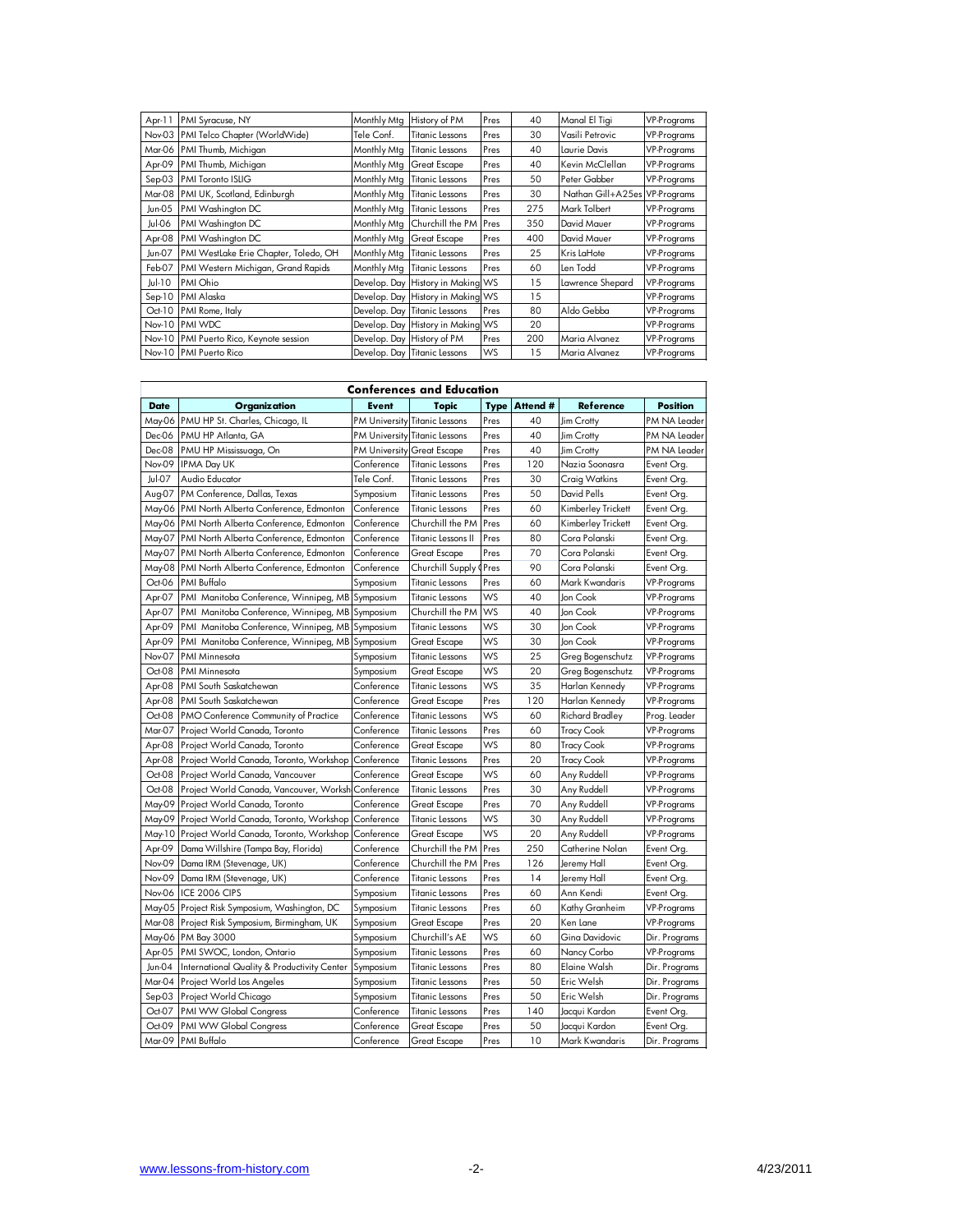| Other organizations |                                                                          |                          |                                   |              |            |                                   |                                  |
|---------------------|--------------------------------------------------------------------------|--------------------------|-----------------------------------|--------------|------------|-----------------------------------|----------------------------------|
| <b>Date</b>         | <b>Organization</b>                                                      | <b>Event</b>             | <b>Topic</b>                      | <b>Type</b>  | Attend #   | Reference                         | <b>Position</b>                  |
| Mar-07              | APICS, CSCMP, ASTL, VA                                                   | Monthly Mtg              | Churchill Supply (Pres            |              | 35         | Gene Gam                          | Dir. Programs                    |
| Sep-07              | APICS, Rockford, IL                                                      | Monthly Mtg              | <b>Titanic Lessons</b>            | Pres         | 25         | Ellen J. Granneman                | <b>VP-Programs</b>               |
| Feb-08              | APICS, Ventura, CA                                                       | Monthly Mtg              | Churchill Supply 0                | Pres         | 16         | Frank Hutchinson                  | President                        |
| Feb-08              | APICS, LA, CA                                                            | Monthly Mtg              | <b>Titanic Lessons</b>            | Pres         | 25         | Aaron Johnson                     | Dir Programs                     |
|                     |                                                                          |                          |                                   |              |            |                                   |                                  |
| Feb-08              | ACP LA, CA                                                               | Monthly Mtg              | <b>Titanic Lessons</b>            | WS           | 25         | Laura Mack                        | Dir Programs                     |
| Feb-08              | ACP Orange County, CA                                                    | Monthly Mtg              | <b>Titanic Lessons</b>            | WS           | 30         | Monique Weiland                   | President                        |
| Feb-08              | IEEE San Fernando Valley, CA                                             | Monthly Mtg              | Churchill's AE                    | Pres         | 10         | Victor Moreno                     | Dir Programs                     |
| Jul-08              | PMO Conference Community of Practice                                     | Annual Conf              | <b>Titanic Lessons</b>            | WS           | 30         | <b>Richard Bradley</b>            | <b>PMO</b> leader                |
|                     |                                                                          |                          |                                   |              |            |                                   |                                  |
| Nov-09              | BCS Institute PROMS-G (London, UK)                                       | Monthly Mtg              | <b>Titanic Lessons</b>            | Pres         | 30         | David Reynolds                    | Dir Programs                     |
|                     | Nov-09 BCS Institute PROMS-G (Manchester, UK)                            | Monthly Mtg              | <b>Titanic Lessons</b>            | Pres         | 60         | Andy Jordan                       | Chairman                         |
| Nov-09              | BCS Institute PROMS-G (Teeside, UK)                                      | Monthly Mtg              | <b>Titanic Lessons</b>            | Pres         | 30         | Alan Shaw                         | Chairman                         |
|                     |                                                                          |                          |                                   |              |            |                                   |                                  |
|                     | Oct-10 APM UK (Sheffield)                                                | Monthly Mtg              | <b>Titanic Lessons</b>            | Pres         | 30         | <b>Philip Smelt</b>               | Dir Programs                     |
| Oct-10              | APM UK (York)                                                            | Monthly Mtg              | <b>Titanic Lessons</b>            | Pres         | 60         | Sarah Martin                      | Dir Programs                     |
|                     | Oct-10 APM UK (Hadfield)                                                 | Monthly Mtg              | <b>Titanic Lessons</b>            | Pres         | 50         | Linda Willbe                      | Dir Programs                     |
|                     | Oct-10 APM UK (Southampton)                                              | Monthly Mtg              | <b>Titanic Lessons</b>            | Pres         | 30         | Elizabeth Russell                 | Dir Programs                     |
|                     | Oct-10 APM UK (Manchester)                                               | Monthly Mtg              | <b>Titanic Lessons</b>            | Pres         | 60         | Graham Woodward                   | Dir Programs                     |
| Oct-10              | APM UK (Newcastle)                                                       | Monthly Mtg              | <b>Titanic Lessons</b>            | Pres         | 25         | Angela Jopling                    | Dir Programs                     |
| Oct-10              | APM UK (Bradford)                                                        | Monthly Mtg              | <b>Titanic Lessons</b>            | Pres         | 55         | Sarah Martin                      | Dir Programs                     |
| Mar-11              | APM UK (London)                                                          | Monthly Mtg              | <b>Titanic Lessons</b>            | Pres         | 80         | Colin Baker                       | Dir Programs                     |
| Mar-11              | APM UK (SouthEast)                                                       | Monthly Mtg              | <b>Titanic Lessons</b>            | Pres         | 40         | Pamela Ashby                      | Dir Programs                     |
|                     |                                                                          |                          |                                   |              |            |                                   |                                  |
| Oct-04              | PEO Toronto Humber                                                       | Monthly Mtg              | <b>Titanic Lessons</b>            | Pres         | 30         | <b>Ed Grandby</b>                 | <b>VP-Programs</b>               |
| Sep-05              | PEO Toronto Humber                                                       | Monthly Mtg              | Churchill's AE                    | Pres         | 30         | <b>Ed Grandby</b>                 | <b>VP-Programs</b>               |
| Mar-05              | <b>PEO East Toronto</b>                                                  | Monthly Mtg              | <b>Titanic Lessons</b>            | Pres         | 30         | Nick Gurevich                     | VP-Programs                      |
| Jun-05              | PEO East Toronto                                                         | Monthly Mtg              | Churchill's AE                    | Pres         | 30         | Nick Gurevich                     | <b>VP-Programs</b>               |
| Feb-06              | <b>PEO Kingsway</b>                                                      | Monthly Mtg              | <b>Titanic Lessons</b>            | Pres         | 30         | Andrew Klochek                    | VP-Programs                      |
|                     | May-04 PEO North Toronto                                                 | Monthly Mtg              | <b>Titanic Lessons</b>            | Pres         | 20         | J.B. Molnar                       | VP-Programs                      |
|                     |                                                                          |                          |                                   |              |            |                                   |                                  |
| Jun-07              | CMIT University of Virginia McIntire School                              | Monthly Mtg              | <b>Titanic Lessons</b>            | ws           | 40         | Ryan Nelson                       | Dir. Programs                    |
| Oct-08              | CMIT University of Virginia McIntire School                              | Monthly Mtg              | <b>Great Escape</b>               | WS           | 60         | Ryan Nelson                       | Dir. Programs                    |
| Sep-09              | CMIT University of Virginia McIntire School                              | Monthly Mtg              | Churchill's AE                    | WS           | 60         | Ryan Nelson                       | Dir. Programs                    |
| Apr-08              | Fleming College School of Business                                       | Monthly Mtg              | Churchill Supply                  | Pres         | 30         | Maggie James                      | Co-ordinator                     |
| Mar-11              | University of Salford, MBA PM class                                      | Monthly Mtg              | <b>Titanic Lessons</b>            | Pres         | 30         | Kevin Kane                        | Dir. Programs                    |
|                     |                                                                          |                          |                                   |              |            |                                   |                                  |
| Jan-05              | SW Ontario Software Quality Group                                        | Monthly Mtg              | <b>Titanic Lessons</b>            | Pres         | 20         | <b>Barb Nelson</b>                | Dir. Programs                    |
| Jun-05              | Ottawa Ontario Software Quality Group                                    | Monthly Mtg              | <b>Titanic Lessons</b>            | Pres         | 20         | Marta Stojanovic                  | Dir. Programs                    |
| Jun-06              | Ottawa Ontario Software Quality Group                                    | Monthly Mtg              | Churchill's AE                    | Pres         | 20         | Marta Stojanovic                  | Dir. Programs                    |
| Nov-04              | Software Process Improvement Toronto                                     |                          | Monthly Mtg Balanced Scoreca Pres |              | 20         | Rekha Kulshreshtha                | Dir. Programs                    |
| Feb-05              | Software Process Improvement Toronto                                     | Monthly Mtg              | <b>Titanic Lessons</b>            | Pres         | 20         | Rekha Kulshreshtha                | Dir. Programs                    |
| Dec-05              | Software Process Improvement Toronto                                     | Monthly Mtg              | Churchill's AE                    | Pres         | 20         | Rekha Kulshreshtha                | Dir. Programs                    |
| Oct-05              | <b>Business Council of Rochester</b>                                     | Monthly Mtg              | <b>Titanic Lessons</b>            | Pres         | 30         | Maureen Howard                    | Exec. Dir                        |
|                     |                                                                          |                          |                                   |              |            |                                   |                                  |
| Jun-05              | Workers Safety Insurance Board                                           | Monthly Mtg              | <b>Titanic Lessons</b>            | Pres         | 60         | Edward Snowden                    | PM Leader                        |
| Nov-05              | Workers Safety Insurance Board                                           | Monthly Mtg              | Churchill's AE                    | Pres         | 60         | Edward Snowden                    | PM Leader                        |
|                     | Mar-03 Celestica                                                         | Meeting                  | Titanic Lessons                   | Pres         | 70         | Andy Makowski                     | Senior Arch.                     |
|                     | May-04 IBM Business Transformation PM<br>IBM S&Ds PM call                | Tele Conf.               | Titanic Lessons                   | Pres         | 30         | John Keane                        | PM Leader<br>PM Leader           |
| Dec-03              |                                                                          | Tele Conf.               | Titanic Lessons                   | Pres         | 50<br>30   | Lisa Hays                         | PM Leader                        |
| Jan-04<br>Feb-03    | IBM CSeE IT Ops, PM Support                                              | Tele Conf.<br>Tele Conf. | Titanic Lessons                   | Pres         | 450        | Lori Keri<br><b>Brad Sandler</b>  |                                  |
|                     | IBM eSharenet forum for PMs,<br>Feb-04 IBM Blue Horizon PM track Toronto |                          | Titanic Lessons<br>Churchill's AE | Pres         |            |                                   | PM Leader                        |
|                     |                                                                          | Conference               |                                   | Pres         | 60         | Sharon Hartung                    | PM Leader                        |
| Feb-04              | IBM Blue Horizon PM track Vancouver                                      | Conference               | Churchill's AE                    | Pres         | 50         | Sharon Hartung<br>Barb Bell-Palma | PM Leader                        |
| Feb-03<br>Feb-03    | IBM Blue Horizon PM track Edmonton                                       | Conference<br>Conference | Titanic Lessons                   | Pres<br>Pres | 125<br>125 | Barb Bell-Palma                   | PM Leader<br>PM Leader           |
|                     | IBM Blue Horizon PM track Toronto                                        | Conference               | Titanic Lessons<br>Churchill's AE |              | 200        |                                   | Cons. Leader                     |
| Nov-04              | IBM - Consulting Leadership Exchange<br>Mar-04 IBM internal launch       | Launch                   | Churchill's AE                    | Pres<br>Pres | 30         | Jeremy Cohen                      | Marketing                        |
|                     |                                                                          |                          |                                   |              | 100        | Eric Groleau                      | PM Leader                        |
| Mar-11              | <b>IBM Webinar</b><br><b>IT&amp;T SIG</b>                                | Launch                   | History of PM                     | Pres         |            | Linda June                        |                                  |
| Oct-08              | Mar-05 HP Project Managers in Canada                                     | Conference<br>Tele Conf. | Great Escape                      | Pres<br>Pres | 150<br>20  | Vasilj Petrovic                   | Prog. Leader                     |
|                     | Sep-06 HP PMO North America                                              | Tele Conf.               | Titanic Lessons                   | Pres         | 30         | Denis Borden<br>Peter D'Olympio   | PM Leader<br>PM Leader           |
| Sep-05              | HP, Adapt to Change, keynote, Edmonton                                   |                          | Titanic Lessons                   | Pres         | 70         |                                   |                                  |
| Sep-05              | HP, Adapt to Change, keynote, Vancouver                                  | City tour<br>City tour   | Churchill's AE<br>Churchill's AE  | Pres         | 60         | James Rabyniuk<br>James Rabyniuk  | Dir. Marketing<br>Dir. Marketing |
| Sep-05              | HP, Adapt to Change, keynote, Calgary                                    | City tour                | Churchill's AE                    | Pres         | 30         | James Rabyniuk                    | Dir. Marketing                   |
|                     | Oct-05 HP, Adapt to Change, keynote, Ottawa                              | City tour                | Churchill's AE                    | Pres         | 60         | James Rabyniuk                    | Dir. Marketing                   |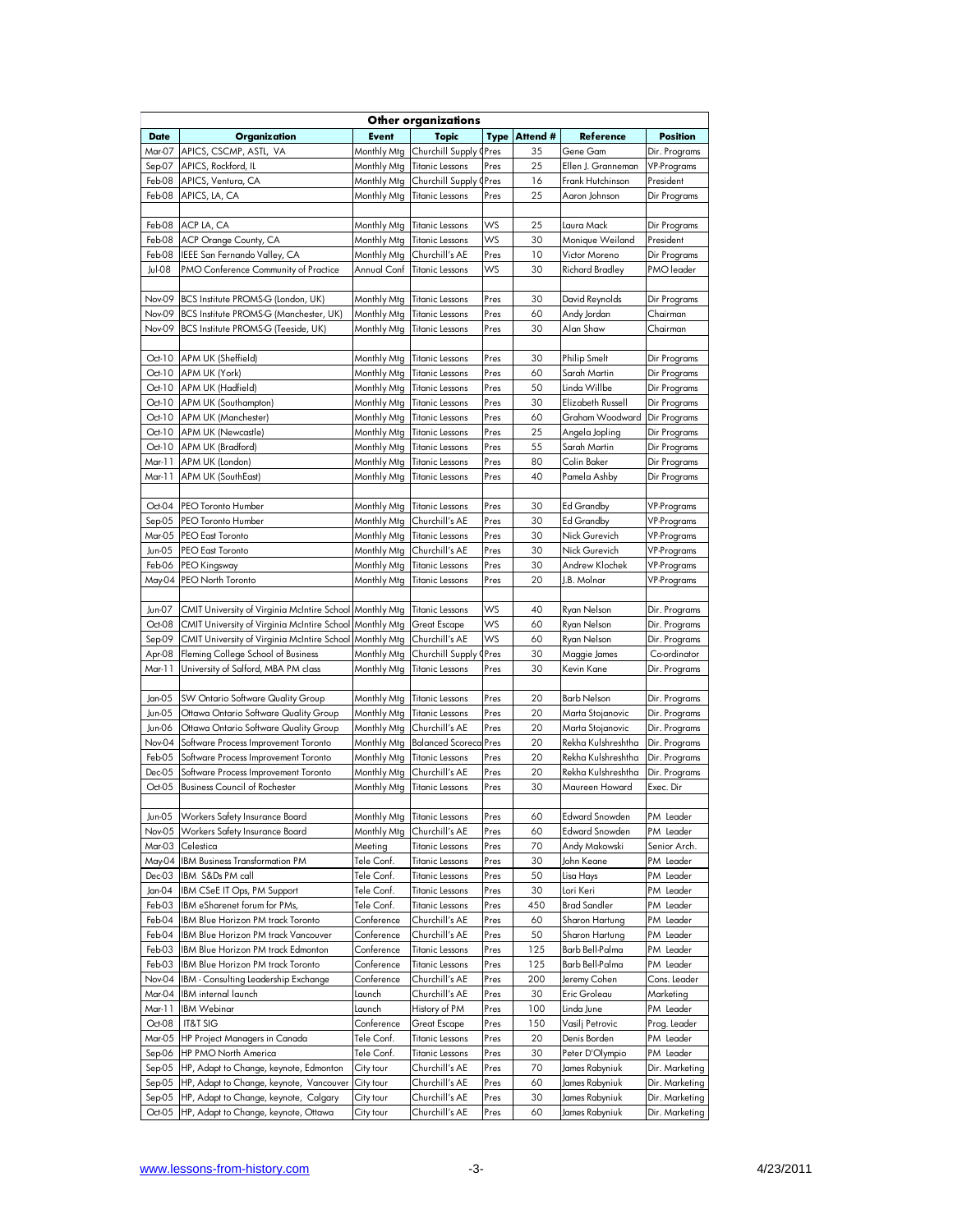| Oct-05        | HP, Adapt to Change, keynote, Montreal            | City tour   | Churchill's AE         | Pres      | 60    | James Rabyniuk                  | Dir. Marketing        |
|---------------|---------------------------------------------------|-------------|------------------------|-----------|-------|---------------------------------|-----------------------|
| Oct-05        | HP, Adapt to Change, keynote, Halifax             | City tour   | Churchill's AE         | Pres      | 60    | James Rabyniuk                  | Dir. Marketina        |
| Oct-06        | Goodyear, Cleveland, OH                           | Monthly Mtg | <b>Titanic Lessons</b> | Pres      | 70    | <b>Brent Trask</b>              | PM Leader             |
| Mar-07        | Nobilis, Falls Church, VA                         | Monthly Mtg | <b>Titanic Lessons</b> | Pres      | 70    | Michael Nelson                  | Director              |
| Apr-08        | Nobilis, Falls Church, VA                         | Monthly Mtg | <b>Great Escape</b>    | Pres      | 100   | Michael Nelson                  | Director              |
|               | May-08 Intel PM Community of Practice             | Tele Conf.  | <b>Titanic Lessons</b> | Pres      | 200   | Garth J Hadley                  | Practice Leader       |
| Sep-04        | Symcor, Mississuaga, ON                           | Monthly Mtg | <b>Titanic Lessons</b> | WS        | 40    | Diana Miret                     | Director              |
| $Oct-03$      | Xerox, Toronto, ON                                | Meeting     | Titanic Lessons        | Pres      | 20    | Irfan Shariff                   | Director              |
| Apr-03        | Mobile Computing Corp, Toronto, ON                | Meeting     | <b>Titanic Lessons</b> | Pres      | 20    | <b>Rick Blasko</b>              | <b>VP</b> Engineering |
| Jan-08        | Ministry of Agriculture, Edmonton, AB             | Workshop    | <b>Great Escape</b>    | <b>WS</b> | 30    | Cindy Cuthbert                  | Manager               |
| Apr-08        | City of Los Angeles, Emergency Managemer Workshop |             | Titanic Lessons        | WS        | 30    | Ann Marie Burton                | Manager               |
| Dec-08        | Genworth Financial                                | Workshop    | <b>Great Escape</b>    | <b>WS</b> | 35    | Sharon Robbins                  | Manager               |
| Mar-10        | Community Services x 3                            | Workshop    | <b>Titanic Lessons</b> | WS        | 120   | Petra Kelly                     | Manager               |
| Mar-10        | Community Services x 2                            | Workshop    | <b>Great Escape</b>    | <b>WS</b> | 50    | Petra Kelly                     | Manager               |
| Mar-10        | Electranet                                        | Workshop    | <b>Titanic Lessons</b> | <b>WS</b> | 70    | Mal Victory                     | Manager               |
| $Mar-10$      | <b>ING</b>                                        | Workshop    | <b>Titanic Lessons</b> | WS        | 60    | Liz Stone                       | Manager               |
| $Mar-10$      | US loint Forces Command                           | Workshop    | <b>Great Escape</b>    | WS        | 35    | Steve D'Andrea                  | Director              |
| May-10 Diageo |                                                   | Pres        | Churchill's AE         | Pres      | 30    | Andrew Weir                     | Director              |
| Jul-10        | <b>US Federal Government</b>                      | Workshop    | Titanic Lessons        | <b>WS</b> | 60    | <b>Bob Morse</b>                | Director              |
| $Sep-10$      | <b>Hartford Insurance Group</b>                   | Keynote     | <b>Titanic Lessons</b> | Pres      | 150   | Gabrielle Savary                | Organizer             |
| $Sep-10$      | Hartford Insurance Group                          | Pres        | <b>Great Escape</b>    | Pres      | 70    | Gabrielle Savary                | Organizer             |
| $ u $ -10     | <b>US Federal Government</b>                      | Workshop    | Titanic Lessons        | WS        | 60    | <b>Bob Morse</b>                | Director              |
| $Oct-10$      | <b>EC</b> Harris                                  | Pres        | Titanic Lessons        | Pres      | 10    | lames Almond                    | PM Leader             |
| $Oct-10$      | RAF Museum, Cosford, Shropshire Oct 19            | Pres        | <b>Great Escape</b>    | Pres      | 70    | lan Hughes                      | PM Lecturer           |
| $Oct-10$      | <b>EC</b> Harris                                  | Pres        | Titanic Lessons        | Pres      | 20    | lames Almond                    | PM Leader             |
| Feb-11        | CAISO                                             | Workshop    | Pearl Harbor           | <b>WS</b> | 400   | Christine Econohome Coordinator |                       |
|               |                                                   |             |                        |           |       |                                 |                       |
|               |                                                   |             |                        | Total     | 13051 |                                 |                       |

Over 207 presentations/workshops to 13,051 attendees.

#### **Feedback from Webinar for IBM PM Practice (Mar 11)**

- ―This was the best session I have attended to date. The speaker was excellent, and the topic was very, very interesting! Thanks for setting this up! I would also love to hear this speaker again!‖
- ―This was an excellent session. I loved the topic and I plan on taking time to look at the website and buy a couple of the books. We can get so bogged down in the details of our projects that we fail to see the 'big project management' picture that has preceded us and can still teach us.'
- ―Most excellent presentation. Project Management through History has given me more to think about in my present time projects, that I am making history with client projects and can build more and more on lessons learned. Thank you again for a stellar topic, speaker and presentation."
- ―Probably the MOST interesting presentation related to project management that I have ever attended in this series or anywhere. Stayed glued to it for the full hour. Thank you Mark!"
- ―Fascinating subject matter, expertly delivered. It served to demonstrate the power of applying strong PM disciplines - and what can happen when they are compromised. Thank you."

# **Feedback from History in the Making PMI Washington DC (Nov 10)**

- "Really excellent integration of historical perspective into PM context." Jeff Zalusky
- ―Very in-depth knowledge of subject matter, real world examples of tough situations and how to implement techniques."

#### **Feedback from PMI Puerto Rico (Oct 10)**

"It was a wonderful experience to have your participation at our annual symposium. All the feedback received up to now on all the people that had the opportunity to participate on both the full-day seminar and the plenary conference are just positive and full of enthusiasm. Also, all the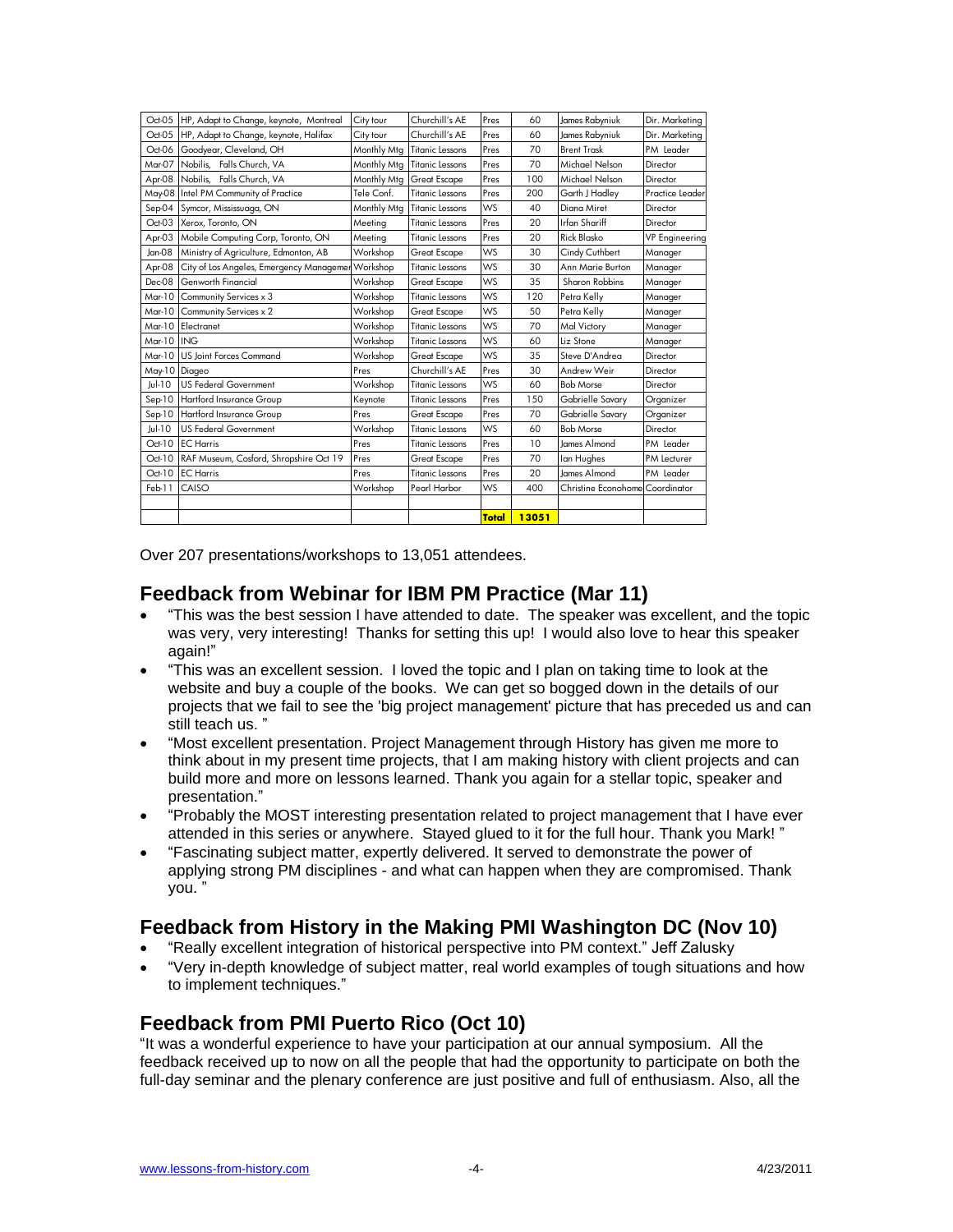people that get along with you during the two-day event admired your charisma, humility and of course, the formality and seriousness on your researches about project management in history. Hope to have the opportunity to work with you in other professional projects/events like this in a near future!‖ María E. Alvarado-López, PMP, VP de Programas

"I share Maria's words in thanking you for your participation. Your presence certainly made a difference. I'm sure next time you'll be around, our audience will welcome your seminars enthusiastically!‖ Best regards, Luis, PMP, President

# **Feedback from EC Harris, UK (Oct 10)**

―Thanks once again for the [2] sessions. I have heard only positive feedback on the session I attended. I think it helped especially our internal teams to step back and think about their projects and what they are trying to do." James Almond

### **Feedback from RAF Museum, Cosford, Shropshire, UK (Oct 10)**

―Ian, I have been meaning to thank you for Tuesday. It was a privilege to meet and listen to Alan, Mark and the other veterans. A real eye opener and humbling experience. Thank you very much for setting this up for us it was most appreciated." Bin Uppal on behalf of 47 students from the Birmingham Metropolitan College who were studying a variety of business subjects.

"Mark, Thanks for the talk last night. My students were suitably impressed and enlightened. I spoke to at least 1 CILT member who found it interesting and mind opening..." Ian Hughes

### **Feedback from APM UK – 7 Branches Sheffield, York, Hadfield, Southampton, Manchester, Newcastle, Bradford (Oct 10)**

"I attended the Sheffield presentation and thought it was one of the best and most interesting events we have had. Unfortunately I cannot attend the Bradford 20/10 presentation but would urge anyone who has not seen Mark's talk to make every effort to be there" Regards, Ken Platts

"I can't say I'm surprised, the same event last night was fantastic! Look forward to seeing it again on 20th Oct at Bradford..."Regards, Sarah Martin MSc MAPM RMaPS

―Please see the feedback results for Titanic lessons for modern projects on Tuesday 5th October. The overall event score was 4.48 which is great-well done Mark!!!! It was thoroughly enjoyable." Best Wishes, Lucy Clay, Branch Administrator, Association for Project Management

"Thank you so much for coming to the APM East of England Branch last night. Everyone thoroughly enjoyed the evening…the presentation was very well received and this is reflected in the high marks. There were also lots of very positive comments and I have listed these as follows:

- Best event yet
- Very well presented, thanks!
- Well thought out and connected to present day
- Absolutely brilliant event superb speaker and content. Very good double act.
- Very good interpretation and made relevant in an interesting way
- Informative and educative.
- Excellent.
- Very interesting seeing the links between yesterdays disaster & today's projects now to avoid tomorrows disaster.
- As a student, the knowledge gained in this meeting is priceless."

Linda Wilbe, APM East

―Hello Mark, You presentation on lessons from the Titanic was very well received and is talked about with great enthusiasm amongst our members here in Wessex and I also heard several very complimentary comments when I was in Manchester for our Education Forum last week."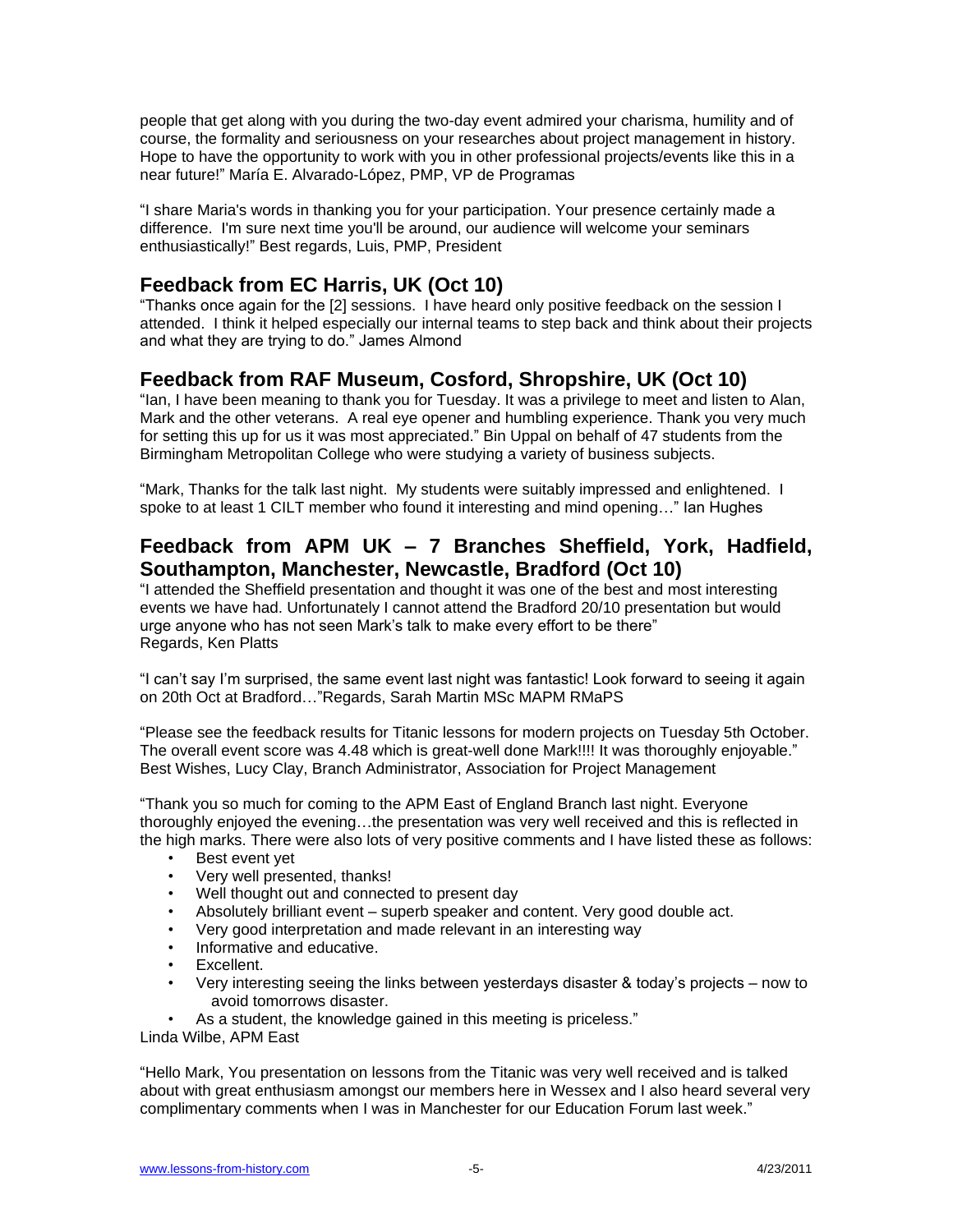Regard, Miles Shepherd APM Wessex

―Mark, Thank you for doing our event. I think everybody was impressed. I'm attaching the survey results we received after the event. I'm sure we'll be in touch again. Overall ratings - 83.3% (15) Excellent and 16.7% (3) Good" Regards, Angela Jopling, APM NorthEast

# **Feedback from PMI Rome, Italy (Oct 10)**

―Mark, thank you so much for your contribution to a very successful Day!‖ Aldo Gebbia, Director of Events

### **Feedback from History in the Making PMI Alaska (Sep 10)**

―Very good, prepared presentations. Mark has the ability to energize students with his delivery of history lessons from top leaders. He brings history to life with real life examples and behind the scenes relationships."

#### **Feedback from Hartford Insurance Group (Sep 10)**

"You saw I was beaming all day. There has been nothing but positive feedback from your presentations." Gabrielle Savary, event organizer.

"I thought the opening session was a great way to kick off the event. Why mess with perfection!" Anon.

#### **Feedback from PMI New Hampshire (Sep 10)**

―Mark, Thanks for speaking. We really enjoyed your fascinating presentation and good luck on finishing your next book." Laura Starrett, BS, MBA, PMP

### **Feedback from History in the Making PMI Ohio (Jul 10)**

―He prepared a lot of interesting material about WWII leaders that can be added to our current projects. Good and knowledgeable presenter."

#### **Feedback from Workshop with the US Federal Government (Jun 10)**

―Mark, the presentation on how lessons from the building and maiden voyage of the RMS Titanic are applicable for today's projects was outstanding. What was particularly useful was how you related the PMBOK knowledge areas to that project, and then discussed with our panelists the parallels that could then be drawn with our agency's projects. It was a perfect example of how, even on the best run projects, the results may be disastrous if shortcuts are taken in quality assurance and control. You definitely made the case for continually reviewing your project's risks and assumptions and checking their validity in the light of changing scope. Well done!" Bob Morse, PMP

# **ProjectWorld Toronto 2010 Workshop Evaluation Results (May 10)**

For Project Lessons from the Great Escape Great Escape Workshop. We asked 3 questions: rate the Program, Instructor, and Content– all out of 5 (with 5 being excellent). First the big picture: The total number of workshops – 40

Program - the best  $-4.86$ , the average  $-4.22$ , the number over  $4.0 - 28$ Instructor- the best  $-5.0$ , the average  $-4.46$ , the number over  $4.0 - 36$ Content - the best - 4.92, the average  $-$  4.11, the number over  $4.0 - 26$ and your scores: Program 4.85, Instructor 4.62, Content 4.79, overall average score: 4.75

### **Feedback from Presentation with Diageo (May 10) Churchill's Adaptive Enterprise**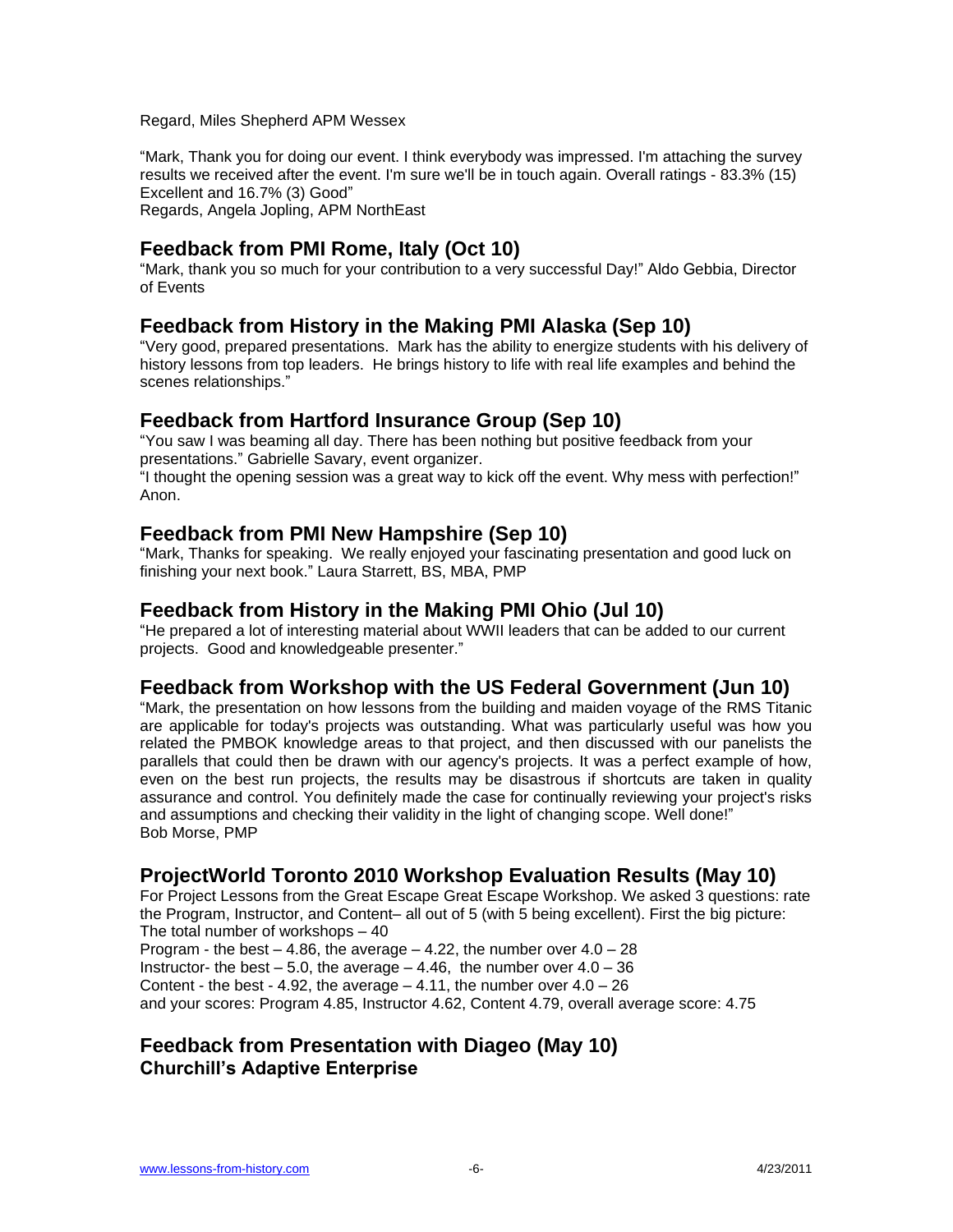Highly engaging session which brings character and perspective to life in major projects. Fitting to the 60th anniversary of Churchill's challenges at Dunkirk....Mark – very interesting talk – thanks for your time. Andrew Weir, Global Data Management Director

#### **Feedback from Workshop with US Joint Forces Command (Mar 10)**

Mark - thank you so much for your presentation. I have received multiple very positive comments - one analyst said it was the best Community of Interest group function she had ever attended. We found your presentation of the famous story both compelling and relevant. Thanks again for coming down. I hope to see you again! Steve D'Andrea

# **Feedback from (3) Community Services Workshops (Feb/Mar 10)**

I found this a very engaging way to impart project management principles.

The workshop has 'demystified' the whole concept of project management and affirmed some of my current work practices… thank you.

I could see the relation of the Great Escape and my own management of projects. I think I take with me the concept that good PM is really having good common sense, good business skills and making the most of opportunity. Thoroughly enjoyed information gained, and the experience of the Great Escape.

The PMBOK tool and application on the workshops produced good understanding of how to approach any project. Broadly applicable. The creative, scholarly approach of Mark much appreciated.

### **Feedback from the PMI Maine (Nov 09)**

" Great job! Let me know about cost/scope for a half or full day workshop next Fall." Steve MacIsaac, PMI Event Director

#### **PMI Southern Alberta Chapter (Nov 09) Professional Development Conference Session Evaluation Results (Summary)**

**Session Presenter & Session Title:** Titanic Lessons: Avoiding Project Disasters **Criteria Average Rating (out of 7.00)**

| The quality of the presentation was excellent.    | 5.59 |  |
|---------------------------------------------------|------|--|
| The presentation was well organized.              | 5.68 |  |
| The ideas and skills presented were useful.       | 5.59 |  |
| The presentation met my training objectives.      | 5.30 |  |
| The presentation pace was comfortable.            | 5.19 |  |
| The presenter was able to hold my interest.       | 5.33 |  |
| The presenter was knowledgeable about the topic.  | 6.49 |  |
| The presenter effectively responded to questions. | 5.97 |  |
| The presenter encouraged audience interaction.    | 5.86 |  |
| I would recommend this presenter to others.       | 5.46 |  |
| <b>Presenter Average Rating*</b>                  | 5.65 |  |
| $*$ Number of secondents: $27$                    |      |  |

Number of respondents: 37

# **Feedback from the DAMA conference (Nov 09)**

#### **Churchill's Adaptive Enterprise Keynote**

"Brilliant, interesting and very imaginative. Would have been good later in the day to break up drier content."

"As a "scrum" advocate – completely aligned to the agile ideas – superbly well researched and delivered material and compelling story. Thank you Mark."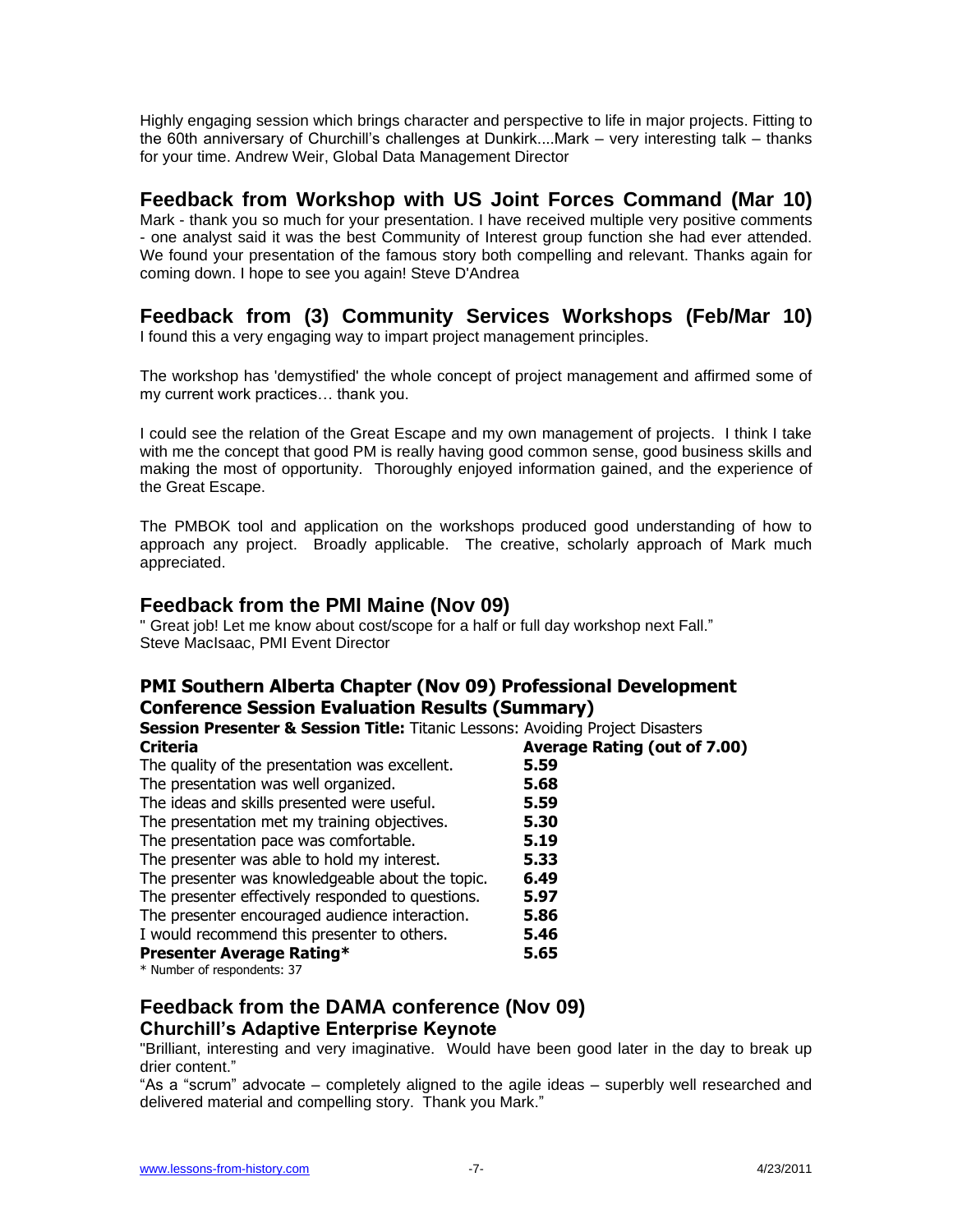"Surprisingly relevant."

#### **Titanic Session**

"Very nice analogy, great lecture."

"Very interesting presentation with some real world takeaways."

"Key lessons from history well drawn out."

"Interesting parallels to today's project management."

"A great presentation on project problems."

"Very valid points for today and tomorrow taken from history."

## **Feedback from the IPMA Day UK (Nov 09)**

"Mark was the opening key note speaker for the PMI UK IPM day in November 09, which I chaired. What a fascinating talk we had around the way the Titanic project was brought together the pitfalls and decisions that were made that led to that fateful iceberg. Bringing history to life and relating it to the issues of project management today, thoroughly enjoyed and recommended.‖ Patrick Bird , Director , InterActive Performance Management Ltd

―Mark, you were very well received and commended widely on the feedback forms! Your presentation is interesting as it's a narrative and people enjoy stories, it's quite unique instead of just dry processes and statistics." Nazia Soonasra, IPM Day 2009 Project Manager

#### **Feedback from the BCS Institute PROMS-G (Teeside, UK) (Nov 09)**

"I'm sure you've learnt, your [Titanic] talk was much appreciated. My personal thanks to you also." Alan Shaw, Chairman, BCS Institute Teeside

#### **Feedback from the BCS Institute PROMS-G (Manchester, UK) (Nov 09)**

"After reading many of Mark's articles in Project Manager Today and Gantthead.com I invited Mark to speak at the BCS Chartered Institute for IT (Manchester, UK). He was and is a fantastic, energetic speaker who appears to seamlessly adapt to how to present his knowledge using the Titantic series. I have no doubts about the interest he portrays in his presentations and the engagement of his audience and would recommend anyone to listen and read Mark's works. Thanks you, keep up the good work and hopefully see you again in 2010.‖ December 4, 2009 Andy Jordan MBCS CITP, Senior IT Consultant, Strategic Systems Solutions

―Everyone I've spoken to about your talk enjoyed it and found the historical perspective very relevant and informative. Once again thank you for giving such an interesting talk to the Branch." Andrew Mohan, Chairman, BCS Manchester Branch.

#### **Feedback from the BCS Institute PROMS-G (London, UK) (Nov 09)**

―Well presented and authoritative, and developed the analogy very well with lots of emphasis on IT projects and issues.‖

"Very interesting presentation. Not enough time to fully explore all aspects though!"

"Enioved the approach taken to discuss about the issue."

"A very interesting way of looking at project management, really enjoyable. I would have never thought of analysing the sinking of the Titanic in the way which Mark did."

―Most of these comments up were very positive. Many thanks for your support. We look forward to seeing you next time you are over."

David Reynolds, Director, Project Management Specialist Group (PROMS-G)

#### **Feedback from the PMI World Wide Congress (Oct 09)**

"This was the best session [Great Escape] I have attended. Timeframe should be two sessions. Awesome!!! Great presentation."

―Great job organizing the material and historical content. The level of detail and slide content was just right for the topic at hand. The presenter was clear and engaging. I am glad I attended." Satisfaction ratings with session (5/5 and 4/5): 64.71% and 35.29%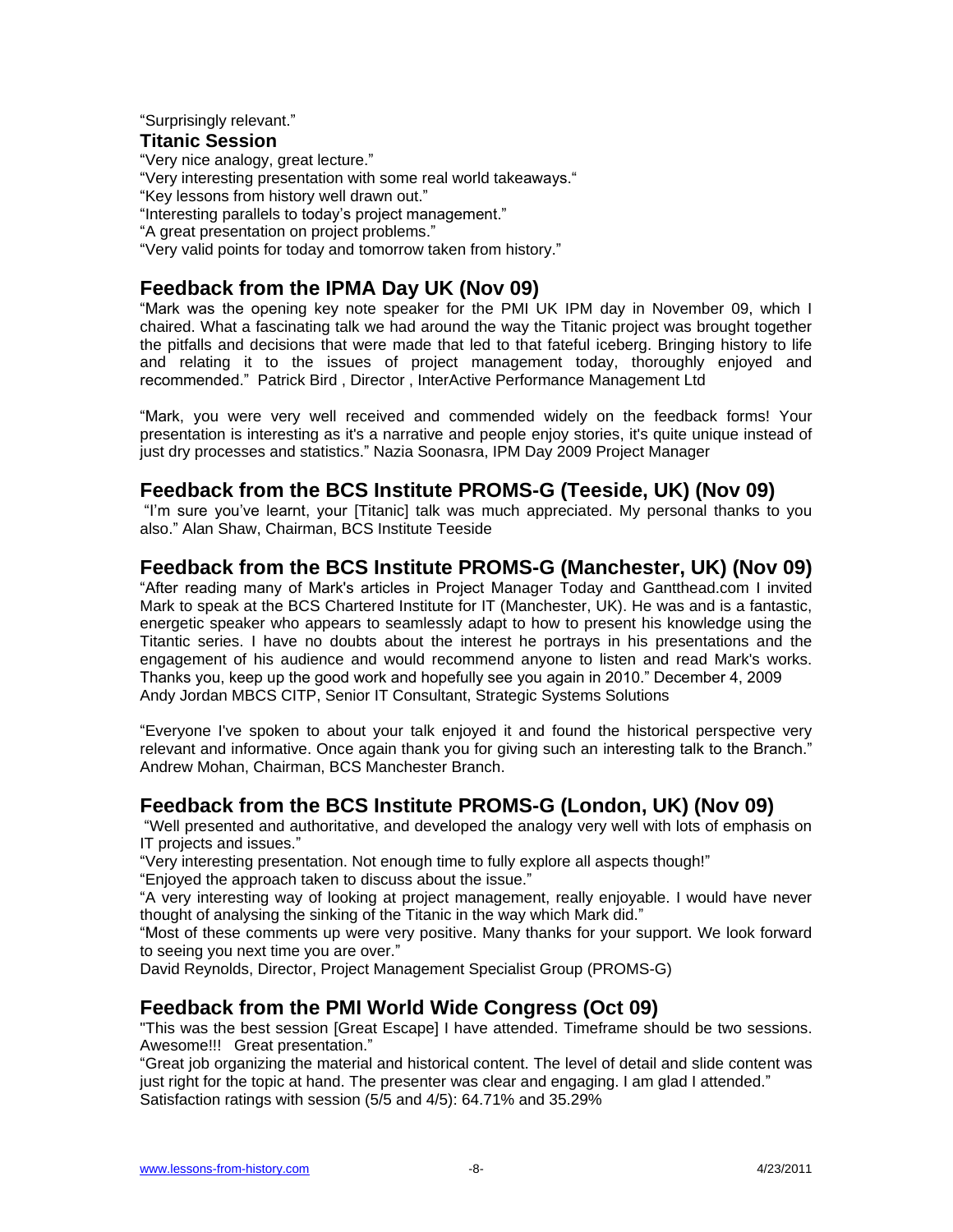Compared to the average of all the sessions (5/5 and 4/5): 28.42% and 42.09%

#### **Feedback from the McIntire School of Commerce, University of Virginia (Sep 09)**

"Thank you again for speaking at CMIT. Your presentation [Churchill] was extremely wellreceived as usual.‖

Jenny Leslie, Assistant Director for Corporate Information & Communications

#### **Feedback from the PMI South Alberta Chapter (May 09)**

"Thanks again, it was a great session. We are excited to have you at our PDC [for a workshop]." Laurel Sim, PMI President

#### **Feedback from the PMI La Crosse Chapter (May 09)**

"Mark, thanks for sharing your insightful views on project management at our chapter meeting. Your discussion of the actual Titanic construction project provided an interesting slant on assumptions. It was a valuable reminder that project managers must evaluate all elements of a project without bias if they are to achieve success."

Ann Yates, PMI Secretary

#### **Feedback from the PMI Huron Valley Chapter Ann Arbor (May 09)**

―Mark's presentation on Risk Management as it applies to the construction of the Titanic was engaging and intriguing. The presentation was able to transport listeners back in time while providing a unique case study for a project discipline that is not always given enough sincere effort. Thank you!"

Pam Hughes, Director of Programs

"I attended the seminar you gave to our local PMI chapter (PMI-HVC) in Ann Arbor, Michigan, yesterday evening. I just wanted to say that I thought your presentation was outstanding. The lessons from the Titanic certainly remain relevant to us today. It was invaluable to hear your analysis – assessing and quantifying the risk, and evaluating the consequences – and to reflect on how we approach risk management on our current projects. I noticed on your last slide your offer to make your presentation available to us. Would it be possible to get a copy of your presentation? I would like to discuss it with my staff. Thank you." Frederik Heineken. PMP

#### **Feedback from the PMI Thumb Chapter Michigan (May 09)**

"Just a quick note to thank you on behalf of our PMI Chapter for the excellent "Great Escape" project analysis. It was very interesting and the initial feedback was very positive. On a side note I suppose if you used the same PMBOK analogy on "The Great Raid" this project was almost flawless. All prisoners were rescued from this prison camp with only one casualty. Perhaps I have just given you an idea for your next book."

Edward Madden, PMP, Vice President Marketing

### **ProjectWorld Toronto 2009 Track Session Speaker Evaluation Results**

For the Great Escape presentation. We asked 4 questions: rate the Topic, Speaker, Content, and Overall – all out of 5 (with 5 being excellent). First the big picture: The total number of track sessions – 53 Topic – best - 5.00, average – 4.11, number over  $4.0 - 32$ Speaker – best – 5.00, average – 3.87, number over  $3.87 - 25$ Content – best - 4.83, the average  $-3.70$ , number over  $3.70 - 28$ Overall – best - 4.83, the average – 3.78, number over 3.78 – 31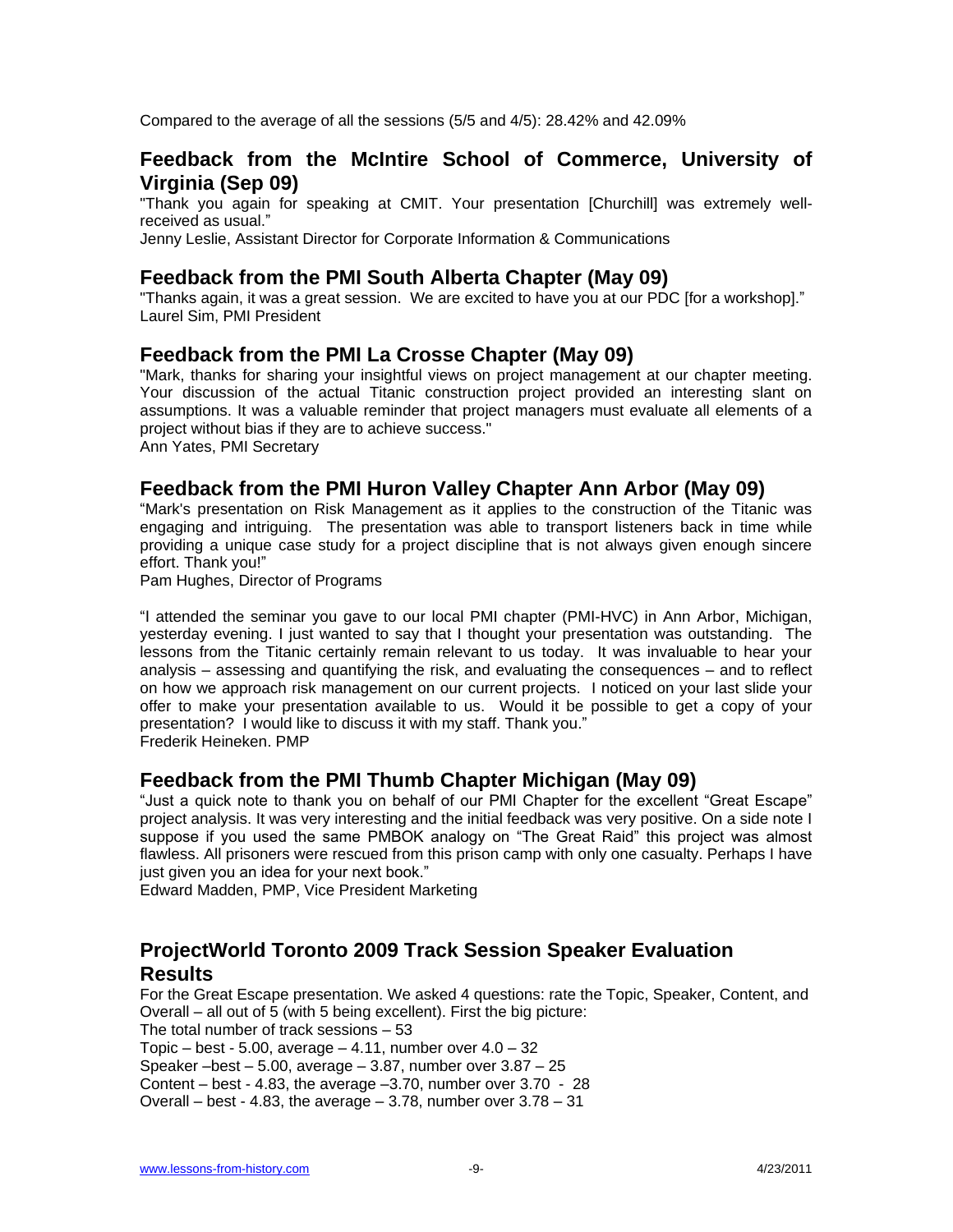and your scores: Topic: 4.5, Speaker: 4.05, Content: 4.35, Overall 4.25

#### **Feedback from the DAMA conference Orlando, Florida (Apr 09) Churchill's Adaptive Enterprise Keynote**

"Very interesting topic. Churchill was amazing. Mark is an enthusiastic speaker with a lot of energy. Invite everyone to move to the front of the room.'

"Learned some history and appreciate the relevancy."

"Great lessons, nice summary points."

"Fascinating; spell-binding."

#### **Feedback from the PMI Syracuse Chapter New York (Mar 09)**

"Mark is a masterful educational craftsman who weaves lessons from history into a project management curriculum that is based on historical trials and errors; bringing to life theoretical principles of project management in a presentation that is more like a picture album or a documentary. His delivery aims at tying factual history to the principles of Project Management demonstrating the application of PMBOK processes in long used practices well before any effort to formalize them into current standards. And as he tells his stories through the eyes and ears of his data sources, real people who were part of that history, we are mesmerized. He leaves us with questions, challenges, and a yearning to learn more."

Manal El Tigi, VP of Programs

#### **Feedback from the PMI New Hampshire Chapter (Mar 09)**

―Thank you and it was a pleasure having you present to the chapter. I would love to work out having you come back to present the Winston Churchill Lessons." Courtney S. Henry, PMP, VP of Programs

#### **Feedback from the PMI Durham Highlands Chapter (Feb 09)**

"Sorry I was not able to attend. I heard your presentation at HP earlier this year was awesome."

#### **ProjectWorld Vancouver 2008 Track Session Speaker Evaluation Results**

For the Great Escape presentation. We asked 4 questions: rate the Topic, Speaker, Content, and Overall – all out of 5 (with 5 being excellent). First the big picture:

The total number of track sessions – 48

Topic - the best  $-4.60$ , the average  $-4.0$ 

Speaker - the best  $-4.67$ , the average  $-3.94$ 

Content - the best - 4.44, the average – 3.72

Overall – the best – 4.60, the average –  $3.83$ 

And your scores: Topic: 4.21, Speaker: 3.84, Content: 4.11, Overall: 4.05

# **Feedback from the PMI Binghamton Chapter New York (Oct 08)**

―Mark Kozak-Holland presented a fascinating seminar to our group. For thousands of years, the greatest teachers have used stories to effectively illustrate important concepts. Mark proves that history provides amazing stories with powerful lessons that provide value for today's world. His speaking and writing styles are entertaining, educational and effective. He is always a crowd favorite." Vince Socci, Professional Activities Chair, IEEE

# **Feedback from the PMI New York Chapter (NYC) (Oct 08)**

"Mark, thank you for a wonderful presentation and answering my questions afterwards. Thanks." Shirley Wong

"Mark, We met last night at your wonderful PMI presentation." Liz Schwartz, PMP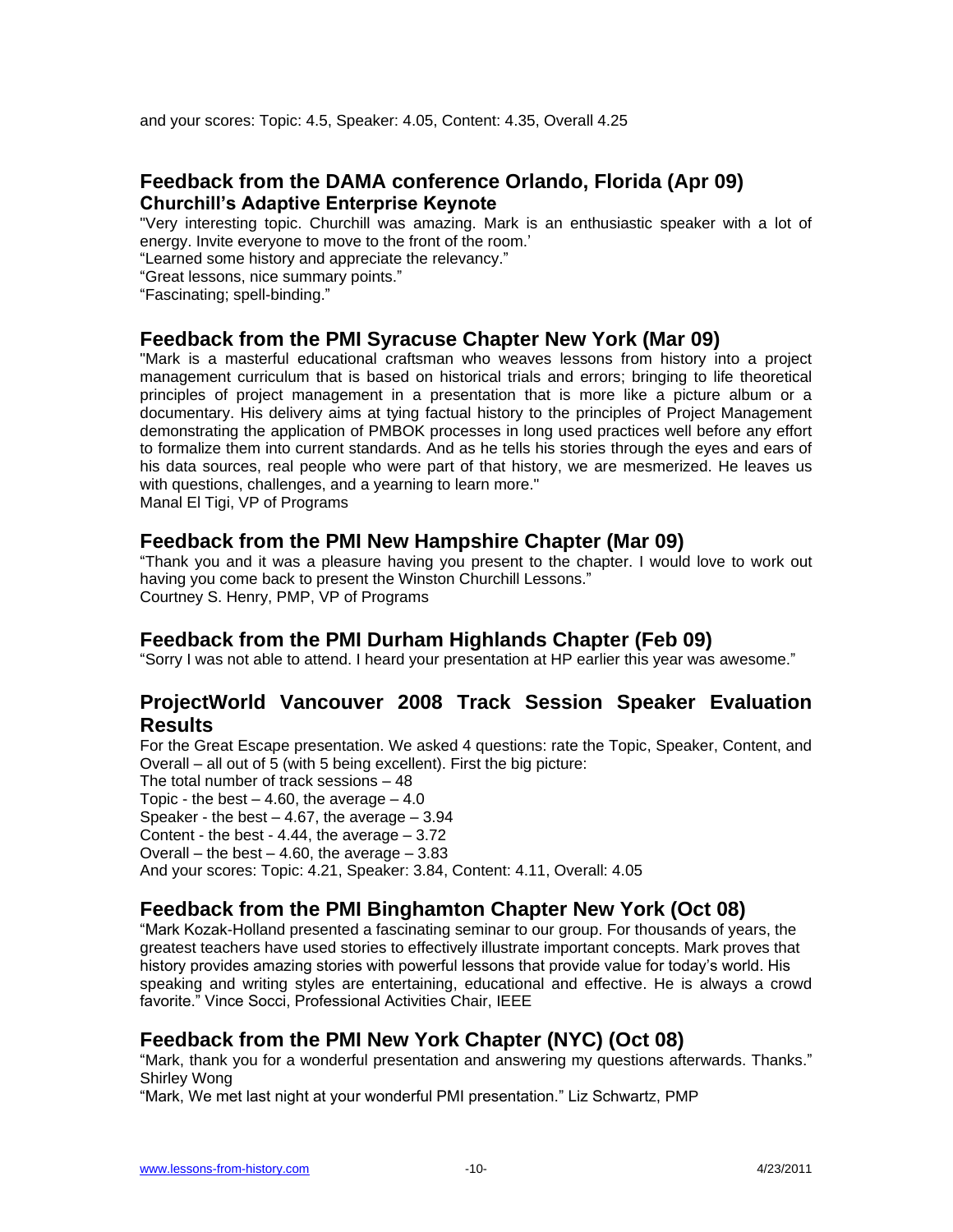# **Feedback from the Presentation for IT&T SIG (Oct 08)**

―Today, I attended your presentation to the PMI group about project management and the Great Escape. I like the use of examples and relationship to PMBOK knowledge areas. I teach project management course at Denver University. I would like to discuss using your idea and material for one of my class modules." Raymond Kaufman, PMP

### **Feedback from the PMI Central Virginia Chapter (CVC) (Sep 08)**

―We have had the pleasure of hearing Mark speak at our chapter several times and each time he presented a different aspect of Project Management by placing it in a historical context. Along with his extensive research on historical topics his presentations are thought-provoking and have always been well received by our chapter membership. We look forward to having him speak again soon." Paul Gilbo, VP Programs, PMI Central Virginia Chapter

―Mark: I just want you to know how much I appreciated your presentation to the PMI Central VA Chapter, and I'm well into the book as well – I already knew quite a bit about the history, but have thoroughly enjoyed the "PM" take on the subject -- great stuff! Thanks, and best wishes! John K. Sheldon

―Mark, I stopped by the podium/lectern after your presentation tonight to congratulate you on an excellent presentation well-delivered. I've just visited lessons-from-history.com and saw your bio there, or at least the portion that says, "Mark is very passionate about history". It shows. I had the misfortune of studying history in high school under several individuals who were decidedly NOT passionate about it. I've since heard presentations by a number of speakers who are. Passion and the ability to tell a story should be minimum requirements for teaching history. I look forward to hearing you speak again." Ronald Pierce

―Mark, Thanks again for introducing your insightful study of The Great Escape and for the link to your website.… I am fascinated by the concept of doing project management analysis on historical projects. I look forward to reading your book on The Great Escape and reviewing your website. Thanks, Bill." William W. Fraker, (Yale - MDiv, STM; U Penn.- MSW) LCSW, (UNC - CH) MPH, PMP, Project Analyst and Business Project Manager, First Health, A Coventry Health Care **Company** 

**Feedback from the CMIT, (MBA program) University of Virginia** (Sep 08) ―Personally I'm not that interested in history, but it was amazing to me how relevant the lessons of something that had very little to do with technology could be when applied to the work I do on a daily basis in IT. It just goes to show you how universal the importance of good project management and effective leadership really are." Christopher J. Husser

"Mark - Your presentation to the McIntire School at UVa on Friday was fantastic. As a recent graduate of the program (Class of 2006) I can tell you there are several folks in my class that would love to hear about your research - I wish they could have been there. As Director of a small PMO for a state agency, I too would like to know more about the Escape Committee and their perspective, so I'll have to do some of my own research on that matter." Bevan Hurlbert, IT Portfolio Manager, Va DMV

**Feedback from the PMI Minnesota Chapter, Minneapolis, MN (Sep 08)** Waiting for survey results.

**Feedback from the PMO Conference Community of Practice (Jul 08)** "Mark kept the group enthralled all the way though the workshop, linking project management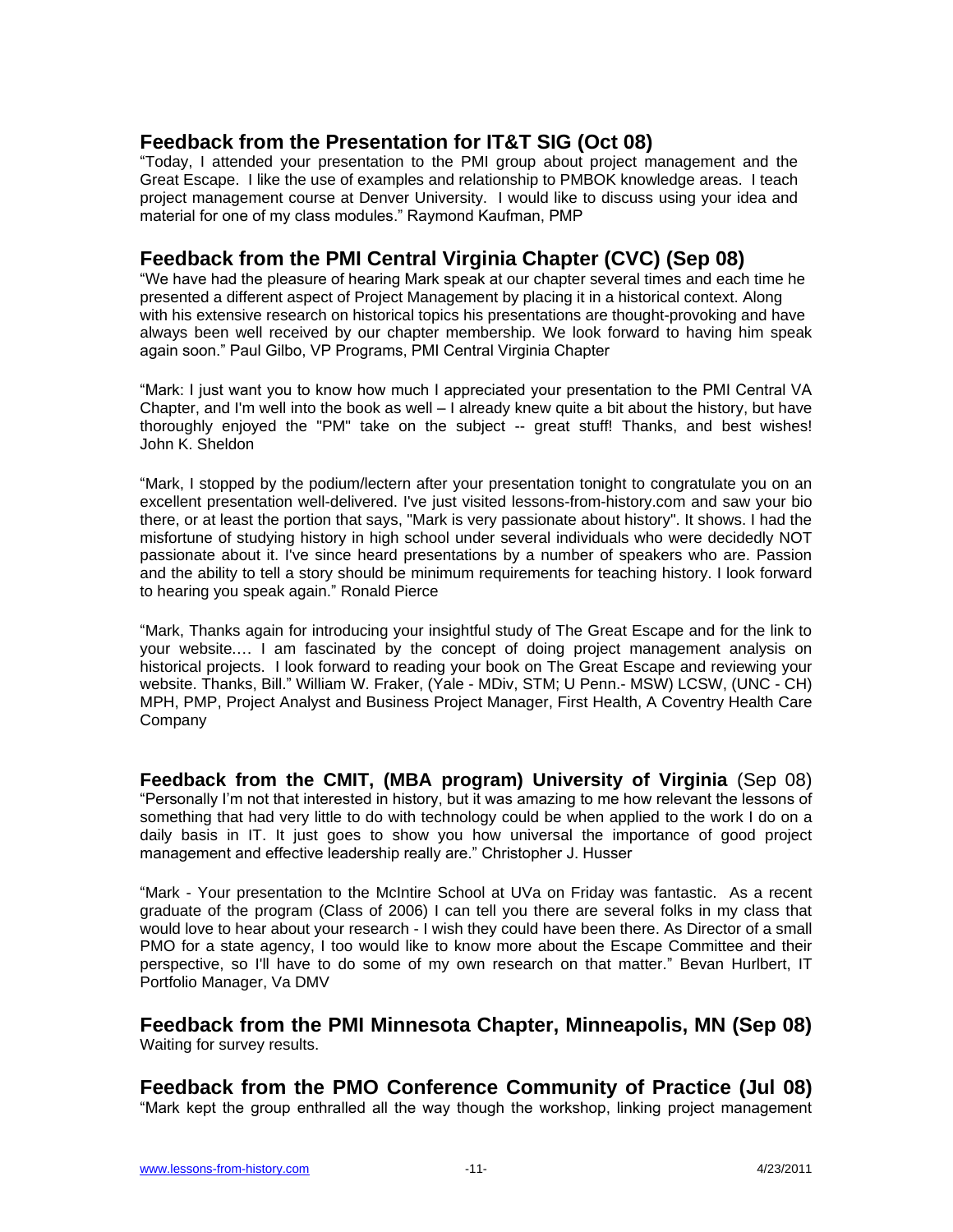today back to the events of the Titanic. A great mix of history that we think we know with project management that we should know. A great practical workshop which kept everyone involved and entertained. For our organization it was an excellent day and really added a lot of value to the overall event.‖ Richard Bradley, Group Programme Management Office, Business Services

"Mark, many thanks for your efforts. Our post conference survey showed an incredible 96% very good to excellent review of your day. General feedback was very positive, so thanks again." Colin Smith, Group PMO Leader.

**Feedback from the Intel PM Community of Practice (May 08)** "Mark's presentation, at the Practitioner's Forum, Titanic Lessons for IT Projects, was very interesting and well received. Mark has researched specific details regarding the Titanic disaster and identified errors that can be used to illustrate the need to follow proper project discipline. This method makes the presentation interesting. Mark added historical context that peaked the interest of the attendee and reinforced the key project learning. It was a very enjoyable presentation." Garth J Hadley, PMP, CPIM Manager, NWR Engineering/Project Management, Intel Corp

"Mark, I just wanted to thank you for your time and the insights you provided us today. There were several key learnings I will apply to my future projects. Thank you," Pamela McKnight, Intel Corporation, Global Staffing Operations

## **Feedback from PMI Feedback from PMI North Alberta Conference (May 08)**

- History's perspective. A valuable check.
- Everything! Terrific presentation!
- Perhaps too much information but very informative pace a little too fast
- Lots of information, packed with content and explanations. Very good presentation.
- Fascinating history less; practical application is unclear.
- Engaging topic- slow start up but engaging as it progressed.
- Very fast paced and a lot of info.
- Chalk full of project management information, dripping with lessons.
- Great presentation. These leaders do motivate all leaders in the corporate world today.
- More of a lecture style
- This presentation was good but a hard act to follow from the Great Escape
- AWESOME!

# **Feedback from PMI South Saskatchewan Conference (Apr 08)**

"Mark. It was a pleasure to meet you and hear you speak." Harlan Kennedy, VP-Programs *Great Escape presentation* (lunch keynote) written evaluation feedback:

- + Historical context analyzed into project management excellent
- + Very interesting to blend history & PM something we don't think to do too often
- + Very interesting presentation / very good topic interesting case study
- + Organization of presentation / interesting example to which PM processes was applied /
- + FANTASTIC WELL DONE
- + Informative intense, put things into perspective
- + The topic was extremely interesting & was comparable to project mgt.
- + Mark was very knowledgeable about the subject matter & an excellent speaker
- Average Rating out of 5 (with 5 being excellent): 3.9

*Titanic Workshop* written evaluation feedback:

- + Excellent idea/manner to teach PM concepts risk
- + Fascinating material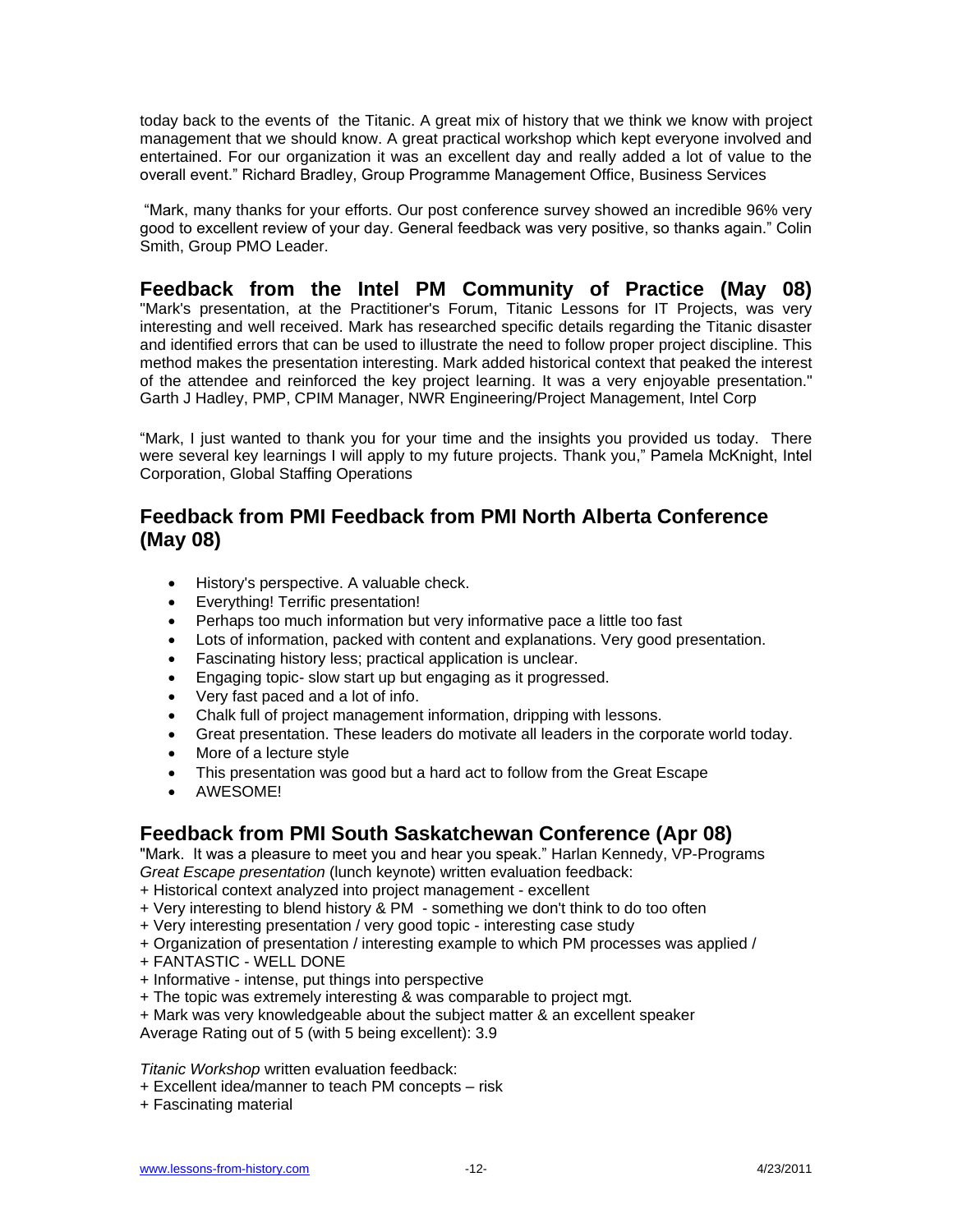- + I found the whole story fascinating
- + Great analogy
- + Perfect historical story to captivate interest!
- + Good relationship with real world concepts
- + Material and presentation were fascinating.
- + Great backdrop for a PM lesson.
- + Risk management is critical on projects, Analogy was interesting. History can teach us a lot.
- + Very educational.
- + This seminar exceeded my expectations.
- + Very interesting and informative.

Average Rating out of 5 (with 5 being excellent): 4.3

#### **ProjectWorld Toronto 2008 Titanic Workshop Evaluation Results (Apr 08)**

We asked 3 questions: rate the Overall, Instructor, Content – all out of 5 (with 5 being excellent). First the big picture:

Overall – best - 4.66 average - 4.18

Instructor – best - 5.00 average – 4.40

Content – best -  $4.46$  average –  $4.05$ 

and your scores: Overall: 4.53, Instructor: 4.53, Content: 4.60

## **ProjectWorld Toronto 2008 Track Session Speaker Evaluation Results**

For the Great Escape presentation. We asked 4 questions: rate the Topic, Speaker, Content, and Overall – all out of 5 (with 5 being excellent). First the big picture:

Topic – best -  $4.70$  average –  $4.03$ 

Speaker – best - 4.74 average – 3.89

Content – best - 4.70 average – 3.72

Overall – best - 4.70 average - 3.80

and your scores: Topic: 4.25, Speaker: 4.28, Content: 4.28, Overall 4.22 Comments collected from track session: Very interesting application, thank you! Highly interesting and applicable. Fascinating analysis!

# **Feedback from City of Los Angeles Emergency Management Department (Apr 08)**

"The City of Los Angeles and its Emergency Management Department have used the information presented by Mark to increase its emergency preparedness activities and our understanding of effective project management. We were pleased to be able to bring Mark to Los Angeles and share the information with our Executive Management. If any agency is interested in evaluating project management success and thinks a self evaluation would be useful, the Lessons From History offerings are the best course of action." Anna Burton, Assistant General Manager, City of Los Angeles Emergency Management Department

# **Feedback from Nobilis (Apr 08)**

"Thank you for your compelling presentation at our Project Management Institute Luncheon Meeting. The correlations you identified between the Great Escape and today's project management challenges were educational and entertaining. The positive response was overwhelming from one of the largest audiences we have had at any event. Thank you!" Mary Beth Howe, PMP Noblis

# **Feedback from PMI Washington DC presentation (Apr 08)**

"Once again, Mark delivered an outstanding presentation for our audience of project managers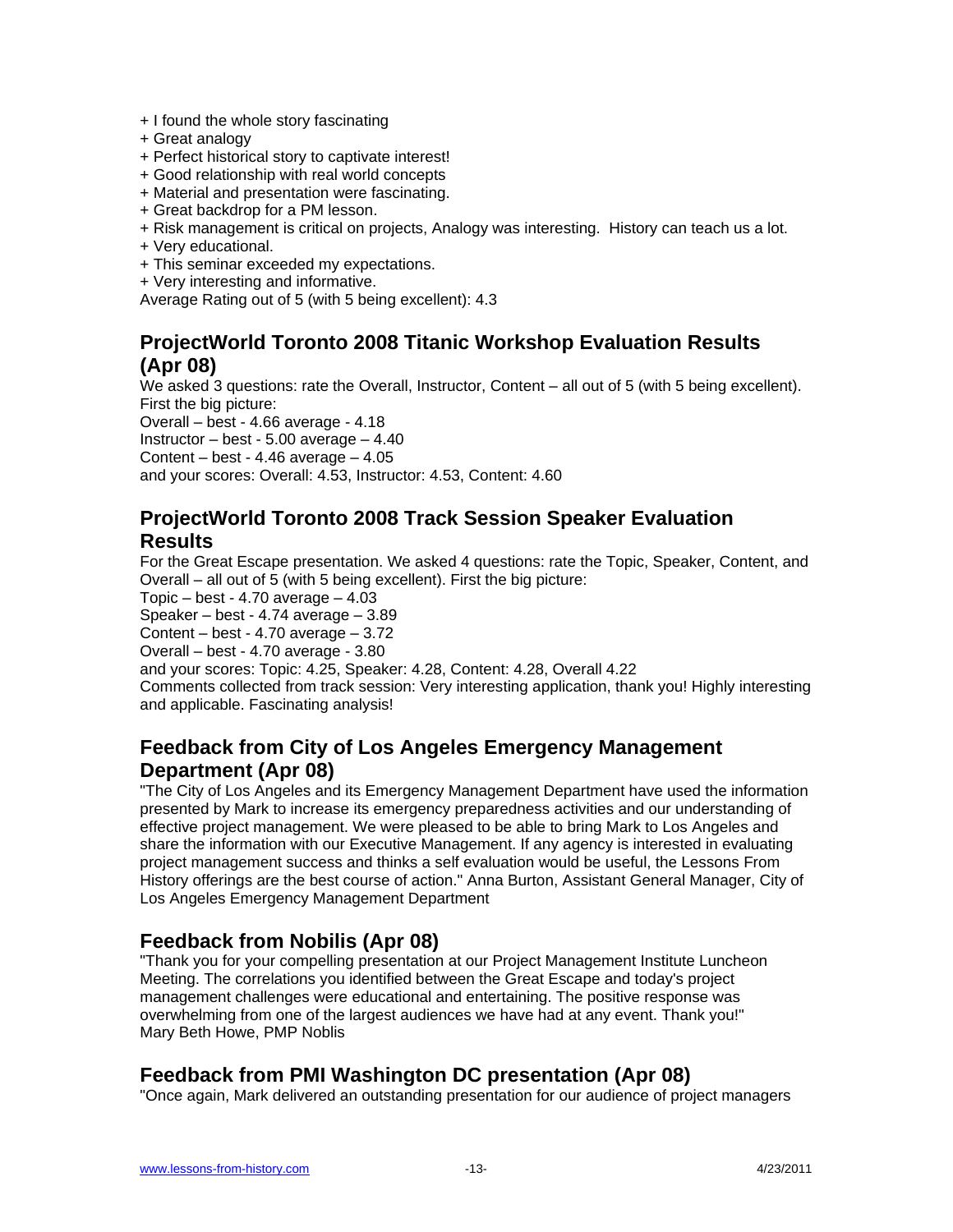and leaders. His intriguing and unique examination of the events leading up to and including the "Great Escape" from Stalag Luft III during WWII was right on the mark for professionals interested in the application of our project management principles. His research was excellent as was his ability to remind us that detailed and flawless planning will always be trumped by execution." Dave Maurer, Lieutenant Colonel, US Army (Ret.) Vice President PMI, Washington DC

# **Feedback from School of Business Fleming College (Mar 08)**

"I enjoyed your presentation very much. I think we can learn a lot from history and I incorporated your presentation into an assignment the students had to do. The issues / concepts of strong leadership, the ability to see the big picture, prioritization, communication and network design were very well demonstrated. The historical context was fascinating and showed how we really can learn from the past. Unfortunately, not many people do." Maggie James, Co-ordinator, Global Supply Chain Management.

### **Feedback from PMI South Alberta Chapter presentation (Mar 08)**

"It is outstanding how today's Project Managers can still not fully apply lessons learn from past tragedies. Mark's titanic presentation was not only a passionate presentation on history but he also aligned the really issues and roadblocks that Project Managers struggles with ever day. PMISAC will definitely be having him back!" Laurel Sim, Director of Programs, SAC

#### **Feedback from ACP Los Angeles, Orange County presentation (Feb 08)**

Thank you Mark! And we really enjoyed your presentation: the content, the delivery method, the great pictures, the "geeky" data! It all made sense and brought reality to our day-to-day lives of business!

Mark Kozak-Holland is a fabulous speaker who was introduced to ACP LA, OC, and SD. He is awesome, down to earth, approachable, and very informative. His presentation is so appropriate for ACP meetings because he takes the historical experience, dissects it according to its business practices, and shows where the process worked or failed based on business principles and relates it to the practices of today! He also provides a very interesting insight to the importance of preparedness and contingency planning—at least with the Titanic topic. His presentation is such an innovative approach to history. We chose the business presentation on the Titanic and scheduled him for a two hour program. It took the full two hours and it was fabulous. I highly recommend including him on our speakers bureau list and promoting him to the other chapters, especially those that conduct the symposiums. Monique Weiland, President - ACP Orange County

Dear Mark, thanks for your outstanding presentation. I truly enjoyed it both times. Gunnar J. Kuepper, Chief of Operations Emergency & Disaster Management, Inc., President of IAEM Los Angeles

# **Feedback from APICS LA chapter (Feb 08)**

"Mark is able to take a major historical event like the Titanic disaster and draw some extremely relevant conclusions for business leaders of today regarding the key design and planning activities involved. His compelling style and deep knowledge both of past events and current happenings in the business world make him an excellent choice to speak any function. Thanks Mark for a great presentation." Aaron Johnson, Director of events

# **Feedback from PMI Durham Highlands chapter (Dec 07)**

Mark Kozak-Holland is a phenomenon in drawing unique parallels between History and Project Management discipline. His analogies 'n' lessons are spell-binding and widely appreciated by the audience. Best regards Pankaj Jain, Director of events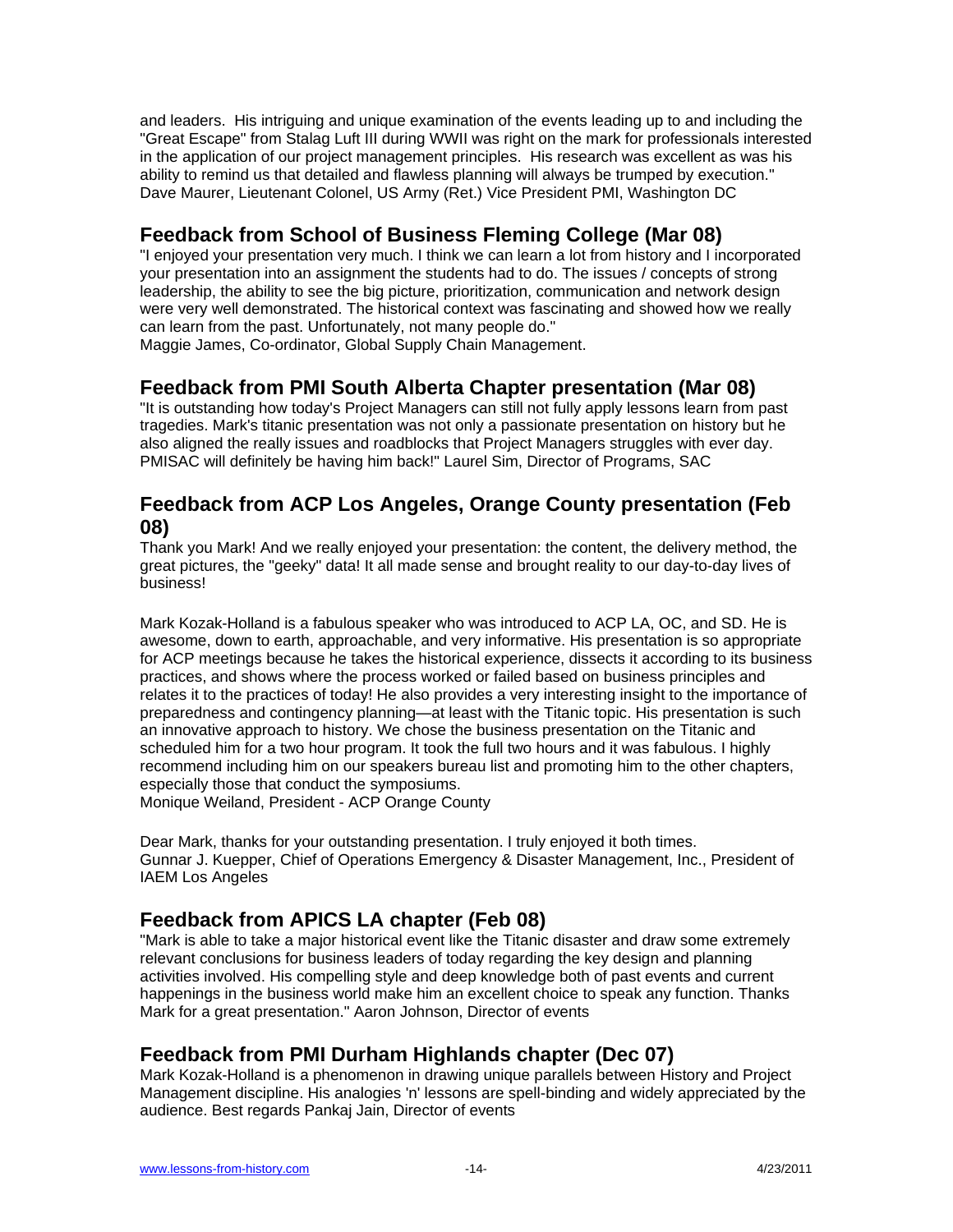# **Feedback from PMI Central Indiana presentation (Sep 07)**

The presentation was very dynamic. Mr. Kozak-Holland showed how project teams of today are candidates for the same mistakes that lead to the sinking of the Titanic. Mr. Kozak-Holland related the Titanic disaster well with project lessons of today. *I would definitely recommend the presentation to others.* Matt Bracher, PMP, Director of Programs

It was a pleasure meeting you last night at the PMI monthly meeting. I enjoyed your presentation last night regarding the parallels between IT projects and the Titanic's journey towards that fateful night. John Wilson

I attended your Titanic presentation last night at the PMI CIC monthly meeting in Indianapolis. It was great. Perry Needster, PMP

#### **Feedback from PMI Cincinnati presentation (Sep 07)**

"Hi Mark, Attended the Cincinnati PMI chapter meeting on 19 Sept, 2007. *Your presentation was not only riveting, but it kept me on the edge of my seat the entire time. The best PMI presentation I have ever seen.* Great Job…….!!" Don Lykins,

### **Feedback from APICS presentation (Sep 07)**

I was so delighted with your "Titanic" presentation at the Madison PMI dinner meeting in May that I was eager to invite you to speak for the Rock Valley Chapter of APICS this fall. *Our event was a great success. We received wonderful feedback from our attendees.* Thank you again, for your marvelous and very professional presentation. Ellen J. Granneman, CPIM, PMP Director of Planning & Inventory Mgt. World's Finest Chocolate

### **Feedback from PMI Rochester presentation (Sep 07)**

―Mark, I attended the PMI Rochester presentation. Thanks! Great Job. I really enjoyed it! Kind regards, Maria T. Vetri, Sr. Project Manager, Xerox Corporation

What a great kickoff to the 2007-2008 PMI Rochester Events Season. Seventy (70) registered to attend this month's event, and it was a good one (twice the number who attended the 2006-2007 season opening …our speaker (Mark Kozak-Holland) did a commendable job as he led us through the "Escape" story/project with an eye toward today's PM methodologies, and how this story overlapped them. With images, and related facts he helped shed new light on what had only been a Hollywood treatment for most of us. Thank you. Jerry L. Behlau, Certified Project Manager

# **Feedback from UTD PM Symposium (Aug 07)**

Please put Dallas on your schedule for August 4-5, 2008, the 2nd UTD PM Symposium, as I would like you to be a speaker again. David Pells

# **Feedback from CMIT, (MBA program) University of Virginia (Jul 07)**

In the words of one participant, the program was a *"titanic success!"* Another quote to consider: "Mark is a captivating story teller with an important story to tell. The Titanic project provides numerous lessons learned for project managers seeking to avoid their own disasters." We will definitely want to schedule an encore visit (the Great Escape) at some point in the next year or so. Ryan Nelson

# **Feedback from PMI Keystone Event presentation (Jun 07)**

Your presentation was excellent and was very well received by our membership. I'd be glad to provide you a reference for other PMI Chapters and we'd certainly consider for future events for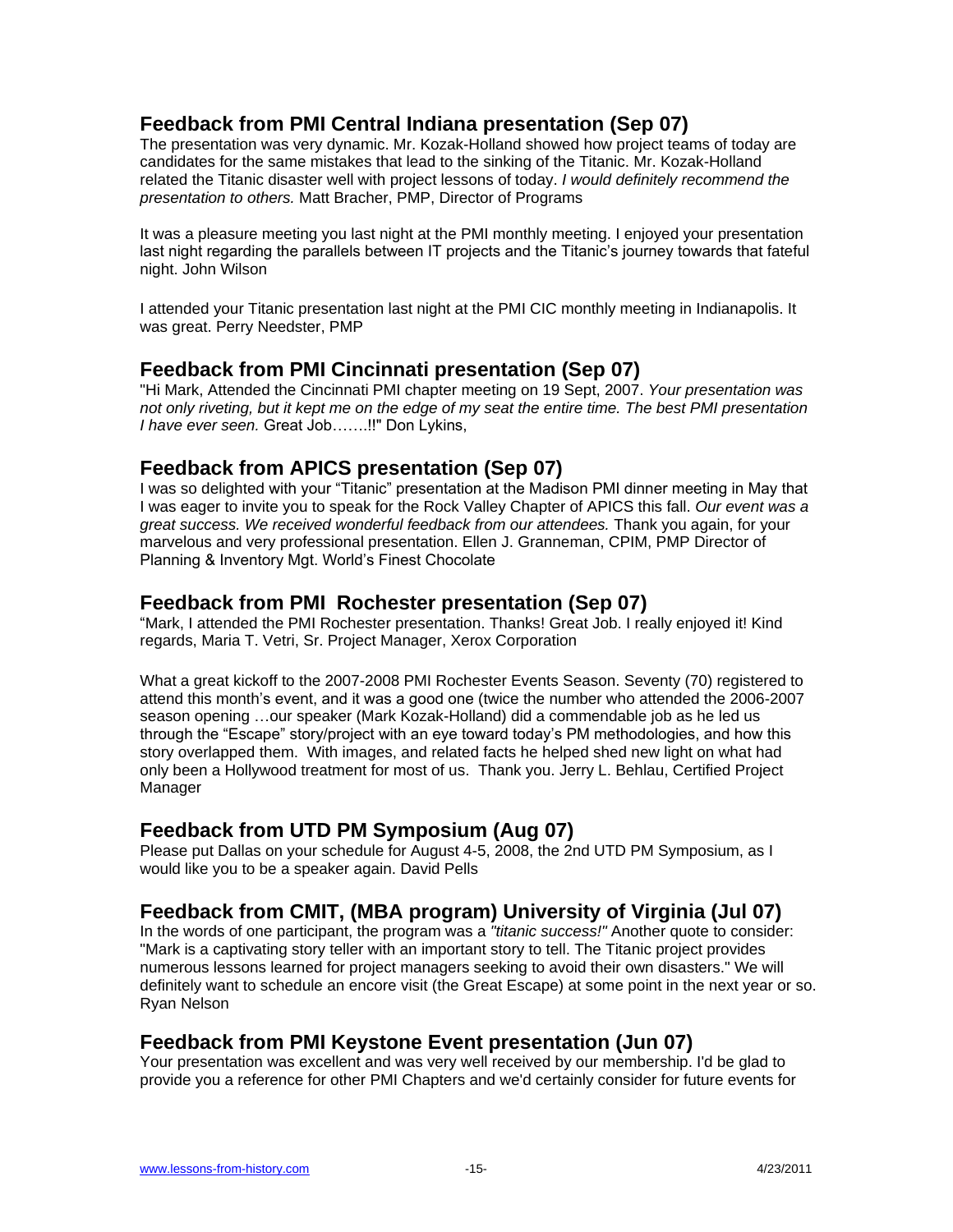our chapter...my comments were based on conversations with those in attendance after your presentation. Eric Berry, Director of Programs

### **Feedback from PMI Western Lake Erie presentation (Jun 07)**

Comments collected in evaluation "Principles cross boundaries of industry...Very informative... Liked knowledge shared by presenter...Excellent parallel projects...Liked the tie between history & today...fun to learn about the Titanic...Was something we can relate to...Good analogy with IT projects and projects in general Real Life - correlated with today's environment." and the scores: Met Expectations: 4.5, Useful for work: 4.5, Speaker: 4.7

I would be happy to be a reference for other chapters. Kris LaHote, PMP, Director of Programs

### **Feedback from PMI Great Lakes presentation (May 07)**

Must say your Powerpoint Presentation was excellent. I have sent info on your book and your PPt to others authors that I have been working with over the last 5 years...You have truly taken "new" ideas and shown that they are not so new after all.Gary S. Elliott, M.S., PMP, NSA 4011

In the time available to him, the Speaker did a very cogent job of linking a significant historic event to the qualities that are critical to a Project that takes an organization in a new and critical direction. It would be fun to be able to expand on the skills having gained the historic facts setting the stage for a more indepth look. Anon.

### **Feedback from PMI Ocean State presentation (Apr 07)**

We received *fabulous feedback from your previous presentation from the membership and the board LOVED it.* Allison Richardson, Director of Programs

### **Feedback from PMI Long Island presentation (Apr 07)**

Your presentation on the Titanic was one of the *memorable topics identified by our membership during an after the year survey*. Jim Smith, Director of Programs

#### **Feedback from PMI Manitoba Conference Workshops (Apr 07)**

It seems that a significant number of people enjoyed your 2 sessions...I have read both books and really enjoyed them. Jon Cook, PMI Manitoba Conference

# **ProjectWorld Toronto 2007 Track Session Speaker Evaluation Results**

We asked 4 questions: rate the Topic, Speaker, Content, and Overall – all out of 5 (with 5 being excellent). First the big picture: Topic – best - 5 average – 4.16 Speaker – best - 4.90 average – 4.03 Content – best - 5 average – 3.83 Overall – best - 5 average - 3.96 and your scores: Topic: 4.62, Speaker: 4.76, Content: 4.67, Overall 4.67

# **Feedback from APICS presentation (Mar 07)**

Your presentation was excellent.

# **Feedback from Nobilis presentation (Mar 07)**

Thanks again for presenting at Noblis. I sought out opinions for the individuals that attended your presentation. All reactions I heard were very positive about your presentation. Many people said that they "remembered the story about the Titanic, but never read or thought about the business decisions that contributed to the disaster" or "they were fascinated how you weaved together lessons from history into a modern business context." For the folks that could not attend in person,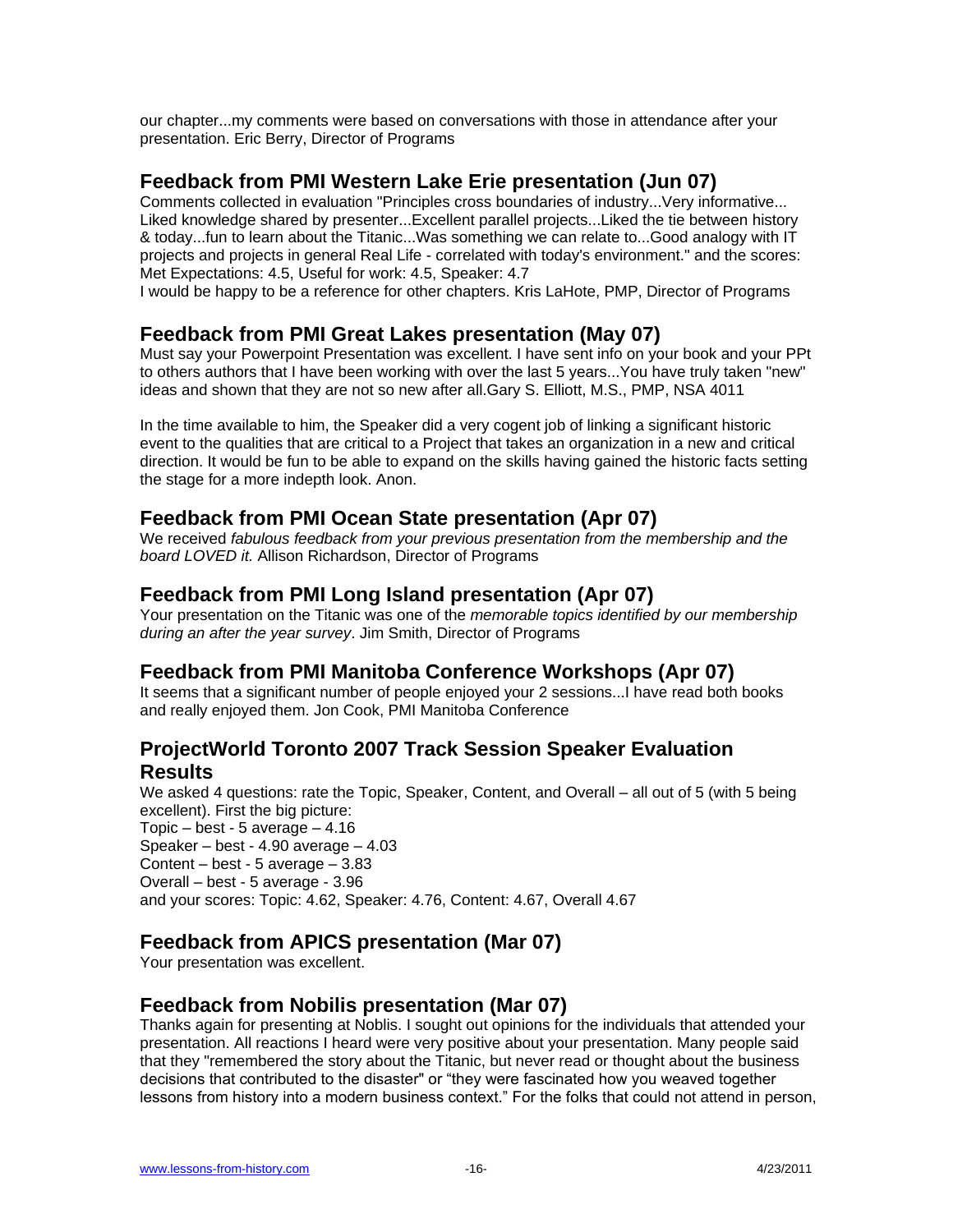I know a number have visited our internal company intranet to view the recorded presentation. There is great buzz among the people that attended - telling co-workers that they *"missed a really great presentation."* Thanks again, and I'm hoping we can work out a deal to have you come back again! Michael Nelson, PMP, Principal, Noblis

# **Feedback from PMI/IEEE Binghampton presentation (Feb 07)**

Mark Kozak-Holland presented educational and entertaining value to everyone in attendance. Project managers, engineers and history buffs were captured by his discussion of management tactics, product design and historical facts. *We had a top-notch professional event.* Vince Socci - Principal and Chief Engineer, On Target Technology Development

# **Feedback from PMI NYC presentation (Feb 07)**

"The presentation was excellent. The parallels between the launching & sinking of the Titanic to Project Management were astounding. I look forward to another of your presentations." Charles Pierce, PMP, Director of Programs

# **Feedback from PMI Western Michigan presentation (Jan 07)**

*Your presentation was excellent*. Even though you title it as being related to IT Projects, the content is applicable to all projects. Your book on CD is very reasonable and I have several of my PMP's already lobbying with me to get their hands on the ones I bought. From our Members, we received many excellent comments on your presentation. PMI Western Michigan Chapter has had many excellent speakers. *I personally thought yours was the best one that we have had in several years.* I recommend your presentation for any PMI chapter. Please feel to contact my VP Programs for a 2008 return visit.

Len Todd [President@wmpmi.org](mailto:President@wmpmi.org)

# **Feedback from PMI Rochester presentation (Sep 06)**

Mark, once again, thank you for another excellent presentation. It had a lot of information that I had not been aware of, surrounding the Titanic sinking, and you wove it the story into current scenarios very deftly. It's always a pleasure to learn. Jerry L. Behlau, VP of Programs

# **Feedback from PMI Mass Bay presentation (Sep 06)**

It was impressive how he could tie analogies between all aspects of the Titanic (from inception to sinking) to the Project Management process. He was enthusiastic, well informed and did a great job of answering the audience's questions. And I heard a lot of positive feedback from chapter folks as I was mingling after the presentation. Preliminary survey results are very good. 2/3 of those surveyed rated your presentation as excellent. 1/3 as good. (Boston is not the easiest audience). *100 percent want you to return.* Now that is impressive! Kathleen Langone, PMP, VP of Professional Development

#### **Feedback from PMI New Hampshire presentation (Sep 06)**

I also enjoyed your presentation and I know the reaction of the membership was quite good. Please let us know about your other presentation for a future event. Howie Lyhte, President

# **Feedback from HP Services North American PMO (Sep 06)**

Great presentation- educational and entertaining! It reminds us all of our responsibility on projects, to ensure decision makers understand all possible risks, as well as risk avoidance opportunities. Thanks, Rhonda Wharton, PMP

I heard Mark speak at an internal Project Management training session when he gave an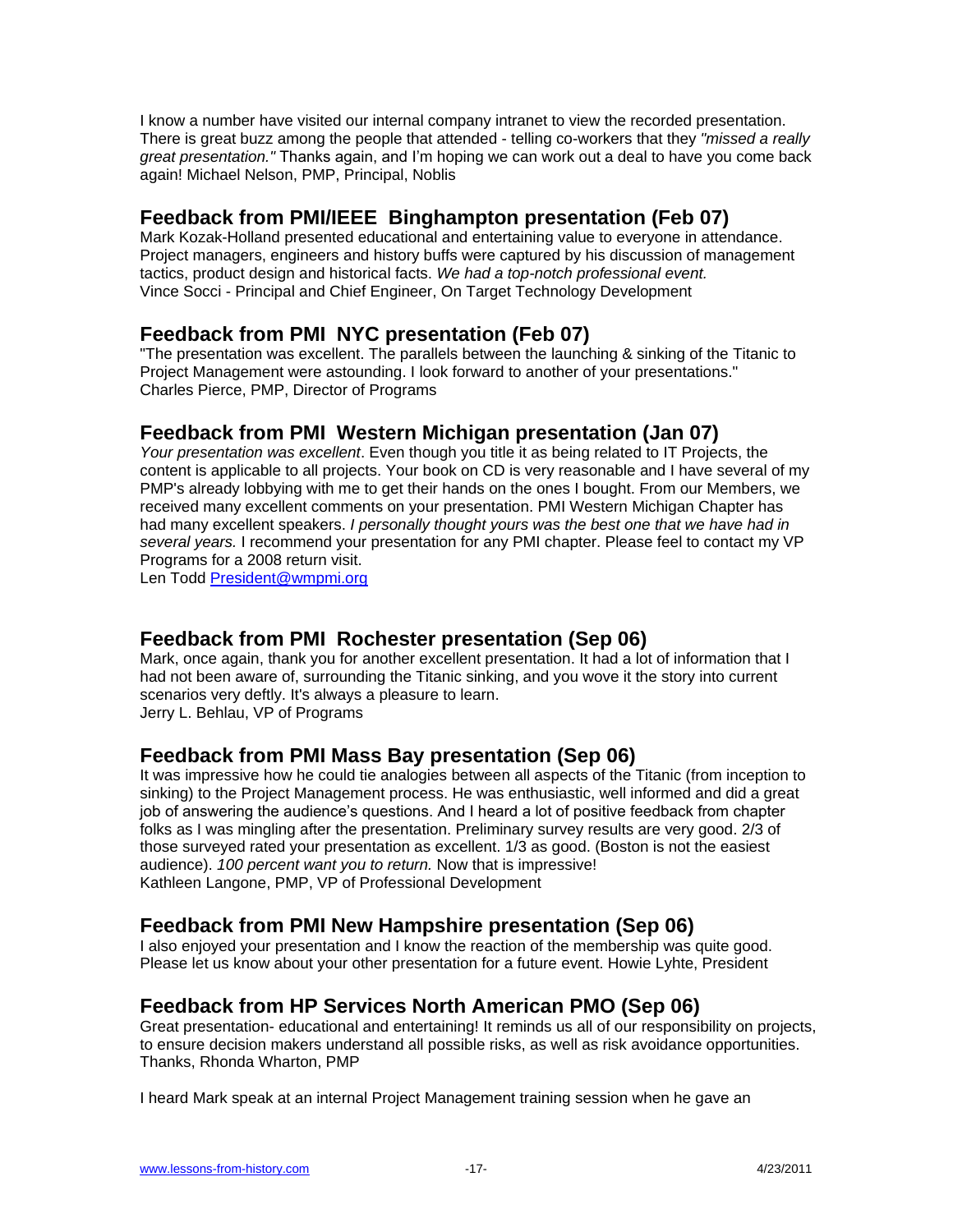absolutely captivating presentation on the project management and business lessons learned from the mistakes and bad decisions of the principal people involved in the building and sailing of the Titanic. The lessons learned are as applicable today as they were 90 years ago. Mark would be a great speaker for one of our Vermont PMI chapter meetings. Michael Knauer, PMP

# **Feedback from PMI Washington DC presentation (Jul 06)**

Mark delivered an interesting and timely presentation weaving the tenets of project management with those of national (and international) leadership. His insights into how Churchill approached his "project," (leading Britain through WWII), were right on target and offered a unique perspective on how to achieve success under the most difficult conditions imaginable. Dave Maurer, Lieutenant Colonel, US Army (Ret.) Vice President PMI, Washington DC

# **Feedback from PMI Central Virginia Chapter presentation (Jul 06)**

Mark, Thanks again for your wonderful presentation of "Titanic Lessons for IT Projects" at both our chapter meetings this month. Both sessions were very interesting and your tying of the Titanic's construction project issues and decisions to the ultimate failure of her maiden voyage (project implementation) was superb! The lessons you illustrated are as true today as they were for that fateful project. Jim Hayden, PMP, President, PMI Central Virginia Chapter

# **Feedback from PMI North Alberta Conference (Jun 06)**

Let me confirm to you that *your presentation was the BEST of the conference in Edmonton.*  Thank you very much for your efforts in putting it together. It was interesting to see your analysis of BEFORE & AFTER about the TITANIC disaster. Despite the several real-life examples, such as the Titanic's, our corporate culture is very much the same these days, almost a century after. Everything has to be done fast and with limited resources. This is the kind of presentation that I expected from the conference, something that we can learn from, some real lessons on project management, some kind of LESSONS LEARNED that we can build on, no matter the nature of the project. We, project managers, use to do lessons learned at the end of projects, but seldom we review lessons learned from previous similar projects. Having attended *your presentation made my participation at the conference worthwhile.*  Oscar Gonzalez, PMP, M.Eng., P.Eng.

# **Feedback from HP Project Management University (May 06)**

Thank you again for speaking at our dinner meeting last week. As usual *you did a great job*! I'd love to sign you up for your topic "The Great Escape"! When do you think you'll be ready for it? Susan Somerville, PMP, VP of Programs

# **Feedback from HP Project Management University (May 06)**

Mark recently spoke at our Project Management University and was well received. Mark provides an interesting perspective relating practical lessons learned from historical projects to today's IT projects. James E Crotty, PMP HPS Engagement PMO, Americas PM Profession Lead

# **Feedback from PMI Great Lakes Chapter presentation (Mar 06)**

Your presentation last evening was great. I had eleven new members from my company attend their first PMI meeting last evening and they are just buzzing about the topic yet today. You made a great impression. We picked up one copy of your book. It looks like I need to order three or four more based upon the interest I received this morning. I commend you on your presentation style. Steven Chardon-Strunk, PMP, MBA. Other written comments

 ―This presentation was one of the best dinner meetings I have attended. I found the topic and presentation very worthwhile."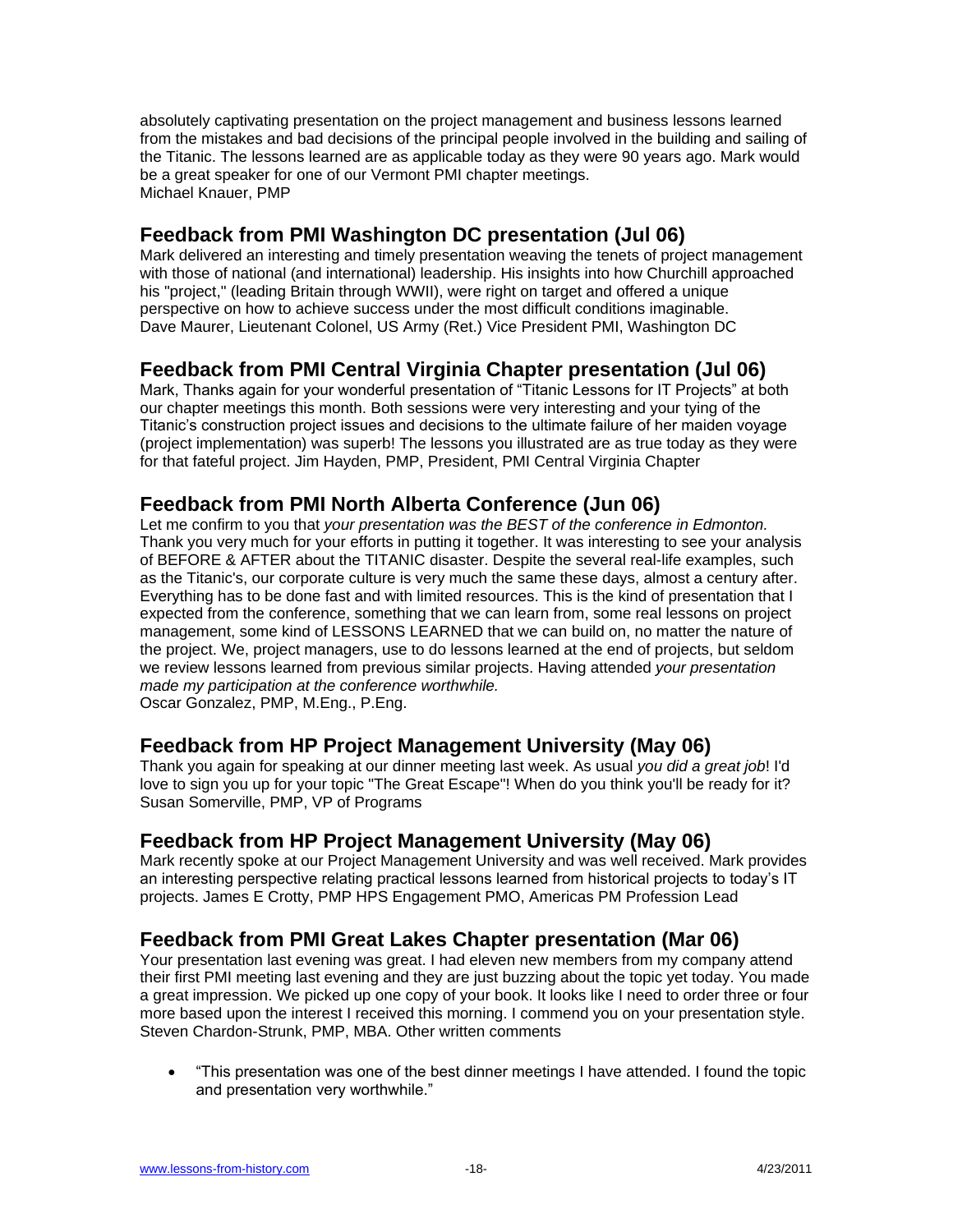- "An amazing bit of research and presentation. The presenter brought home this most commonly ignored step in PM - the definition phase - in a powerful way."
- "All of the content was a direct relationship to project knowledge enrichment. Thank you."
- ―A very interesting approach to PM information relating history to today. 'If we do not learn from history, we are doomed to repeat it"."
- ―Very interesting meeting which provided great insight as to how project management is necessary for all projects."

# **Feedback from PMI NE Ohio presentation (Mar 06)**

Thank you for the great presentation! Keith indicated that *the turnout was standing room only*, and that the audience was very engaged! Wendy Kotnik, PMP, VP of Programs

#### **Feedback from PMI Rochester presentation (Jan 06)**

I was enthralled with the "Winston Churchill as PM" talk you shared with the Rochester Chapter of PMI and would like to know if you have any availability to do a similar event for the same group in September. *Thoroughly enjoyable and insightfully delivered*, the facts which you presented surrounding this dramatic moment in history created a marvelous example of applied management know-how. In spite of knowing the outcome, I found myself growing a bit tense as you verbally advanced the calendar towards the historical date for Germany's invasion of Great Britain. The take-aways from your presentation serve as both a teaching and reinforcement of very powerful winning management techniques. Salute! Jerry L. Behlau, CPM VP Programs, Rochester PMI

### **Feedback from Adapt to Change presentation (Sep 05)**

Hey Mark just wanted to drop you a note , the presentation (Churchill) you put on this morning was brilliant, nice work. Michael Degagne Enterprise Account Manager National Defence

# **Feedback from PMI Washington DC presentation (Aug 05)**

Thank you very much for your excellent presentation: "On-line, On-time, On-budget - IT Projects from Hell – Lessons from Titanic." It was a very informative presentation, very well delivered, and very entertaining. It was a fun evening, and our members really enjoyed the talk. We look forward to seeing you again in the future. Our chapter is glad to provide this letter of endorsement; *your presentation would be a very strong addition to any project management seminar or forum.* Thanks again for helping support our chapter activities. Sincerely, Mark Tolbert, VP of Programs

―Thank you on behalf of the 5,000 members for attending and presenting a very interesting perspective on PM using the Titanic as a back drop." Regards, A. Andrew Anderson, President

#### **Feedback from OSQA presentation to Quality Professionals (Jul 05)**

"This was *one of the most enjoyable professional events* I've attended in a long time. It was fascinating to learn that the problems involved in working with new technology haven't changed much over the years." Brian Baskerville, OSQA Logistics

#### **Feedback from WSIB presentation to Project Managers (Jun 05)**

―The speaker was great and the link to the Titanic very interesting. Nice insights, especially to the political influences the plague projects and the importance of the relationship to 'c-level management and the depth of communication. Presentation very informative & relevant to WSIB environment. Very interesting connection made to project management. Example was excellent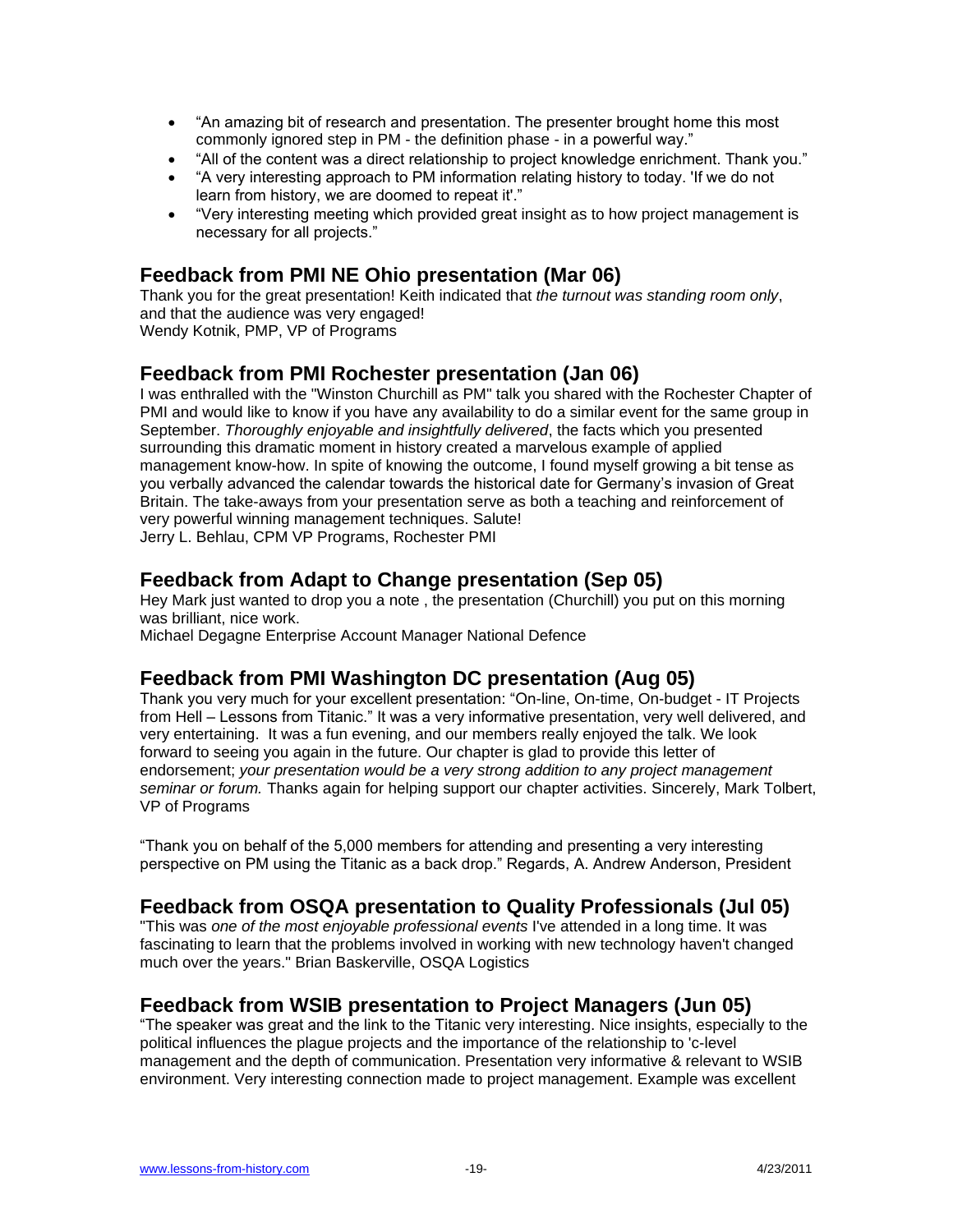as a case study for the process. Guest speaker did a great job. Loved the story telling - parallels." Edward Snowdon, PMO, WSIB

#### **Feedback from PMI [Canada's Technology Triangle](http://www.pmi-ctt.org/) (May 05)**

It was really great having you speak again last night. We would be really interested in the followon to the Titanic (presentation). Could you do the May dinner meeting (2006) again? Susan Somerville, Director of Events

## **Feedback from PMI Syracuse presentation (May 05)**

Thank you for coming and doing *a great presentation*. The feedback to date has been very positive from the attendees and I wouldn't be surprised if you get requests for additional books. As to acting as a reference, I would be glad to do so. Relating to your new presentation, If you are willing to return in the late Fall of this year or Spring of next, we would be thrilled to have you. Al Brandenburg, VP of events

# **Feedback from Project Risk Symposium Washington (May 05)**

Scored 4.2 out of 5 for content - Renee Friedel, Conference Cordinator. Comments: -Interesting parallel made -Interesting study case to indicate poor decisions -Busy slides, good content, interesting presentation -Liked the detailed slides

# **Feedback from PMI Rochester presentation (Mar 05)**

Thank you for traveling to our chapter meeting. Of course you may use me as a reference. I (will) be pleased to recommend you. Larry Heininger, VP of Programs

# **Feedback from Huron Valley chapter of PMI (Nov 04)**

―An *overwhelming response from the audience* that the topic was engaging and that they would recommend this speaker to other PMI chapters. Mark presents interesting parallels between business decisions today, and those made in the early 1900's. He highlights the typical problems of IT projects and balances them against the typical business pressures of project stakeholders. On-line, On-time, On-budget puts the risk/benefits of failures into short and long-term perspectives.‖ Bob Bodary, Director of Huron Valley chapter of PMI

# **Feedback from Symcor presentation to Project Managers (Sep 04)**

"*The presentation was amazing.* The parallel lessons from the Titanic to projects today are similar. Already I have had opportunity to apply some of those principles on a mini project I have been involved with, and share some ideas that have helped. Mark is very passionate about his delivery and the desire to get his message out. This is a MUST hear for all those in the track of Project Management." Mark

"I found the presentation extremely interesting and very entertaining. Using the Titanic as the subject matter and drawing analogies between today's challenges and the past was very effective. It re-enforced that no matter how much technologies advance over time, business in the past face the same issues and opportunities as the present. The presentation also supported the importance of team communication, openness and integrity. When you come down to it, managing relationships and individual styles is paramount to project success. If you create an atmosphere where one person dominates, you run the risk of shutting others down. This strengthens the position that project managers must also demonstrate leadership (people) and management (project tasks) skills. We definitely want to avoid the Ice Bucket test results and behaviour. Thank you for a great presentation!" KW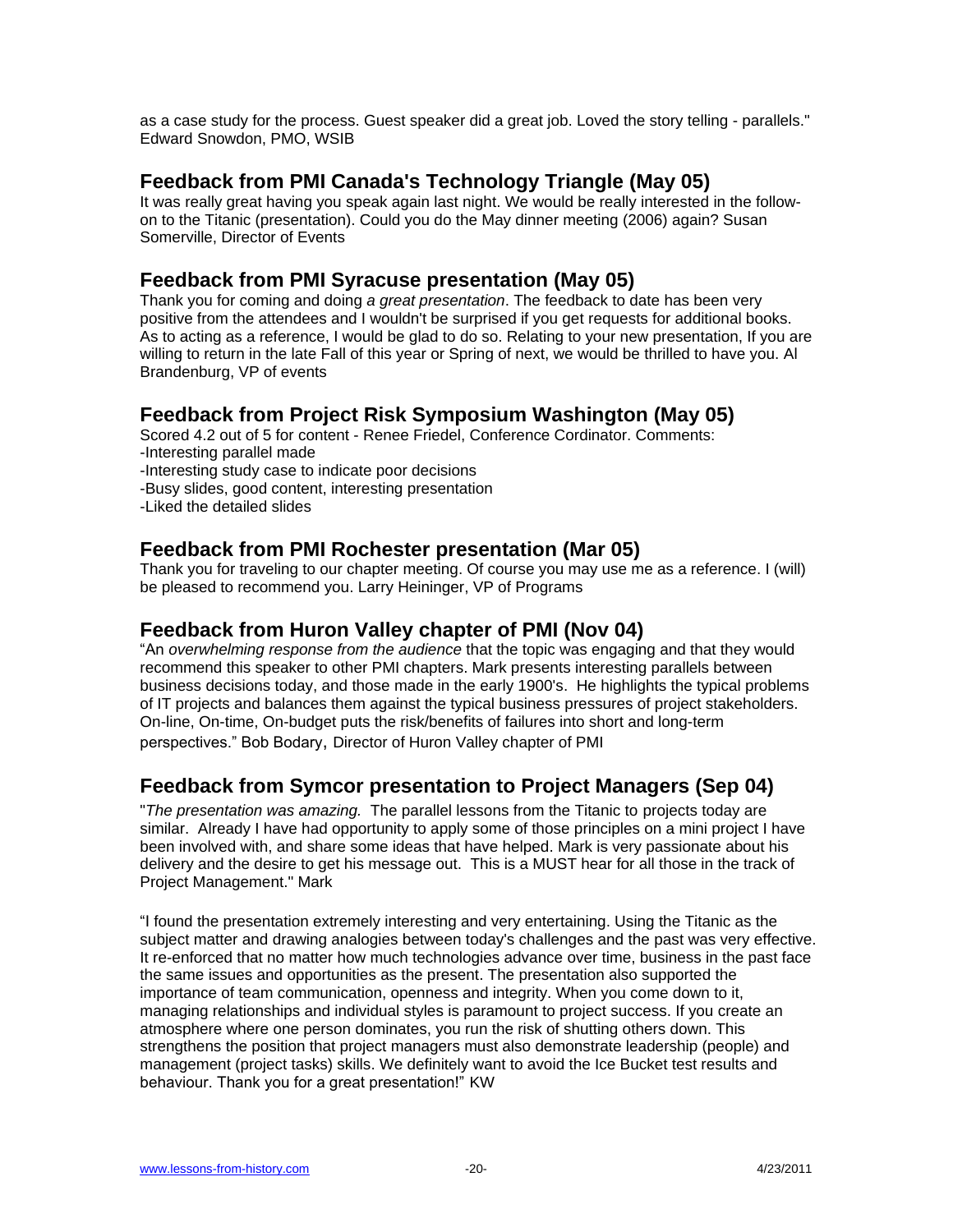"I attended the presentation that Mark did and found it both interesting and informative. In particular, it was very interesting to see that projects are the same whether they were done decades ago, as in the case of the Titanic, or whether they are IT projects that are underway in our world today. The same aspects of planning and risk management are so critical to the completion of any successful project." Gary

"I found Mark's presentation quite interesting in how he compared the an engineering project with and IT project and identified common issues and ways projects cut corners to meet targets and satisfy clients. Him tying it back to a major disaster just emphasized the consequences of taking short-cuts in a large scale project. The only issue I had with the presentation was a desire for him to take it a step further and discuss where IT projects differ and how we can avoid similar issues / mistakes in IT related project." Greg

#### **Feedback from PMI ebusiness SIG presentation (June 2004)**

Mark Kozak's presentation of "Averting Project Disasters" uses a well known maritime disaster "Titanic" to illustrate that had project management techniques and methodologies been followed the ending may have been quite different. Risk identification, assumptions and mitigations during any project are frequently ignored or downplayed hoping for results that are wishful thinking at best. Mark's unique analogies offer salient insight into project details that can prove to be the difference in success or failure. *Highly recommended for those who seek to identify and resolve issues before they arise.* Mark Wientjes, Vice Chairman Professional Development, EBSIG ,

# **Feedback from PEO Toronto presentation (May 2004)**

We found the presentation interesting and topical. The Titanic comparison was well-researched and the jumping back and forward from it to IT projects was well done. A number of people at the presentation could very well relate the points discussed to work in their own respective disciplines. Jim Molnar, P. Eng, Chair PEO

I want to again thank you very much for a very enlightening presentation. From working in Ontario Power Generation (OPG), I can relate to some of the problems in project management - both as a P.Eng. in OPG trying to maintain and upgrade our power plants, as well as a user of the computer resources in OPG. I thoroughly enjoyed the comparison you made with the illfated Titanic.

George A. M. Kralik, P.Eng., M.Eng. - Structural, B.A.Sc. - Civil Senior Design Engineer

# **Feedback from Worldwide IBM GS Business Transformation presentation**

Comments from April 2004:

- "I think if all course material had a presenter such a Mark who could relate complex theories to real life situations, the e-learning group would greatly benefit"
- "This was as very well done education session. Thank you ."
- "This was the *most entertaining and interesting education*."
- "I thought Mark did a very clever and effective job with the analogies between what happened with the Titanic and what happens on our IT projects."
- "This was the best training to date. A++ job this time.

Survey (ratings 1 to 5):

- Objectives clearly stated: 5 68% and 4 32%
- $\bullet$  Met the objectives:  $5 73\%$  and  $4 27\%$
- 40 participants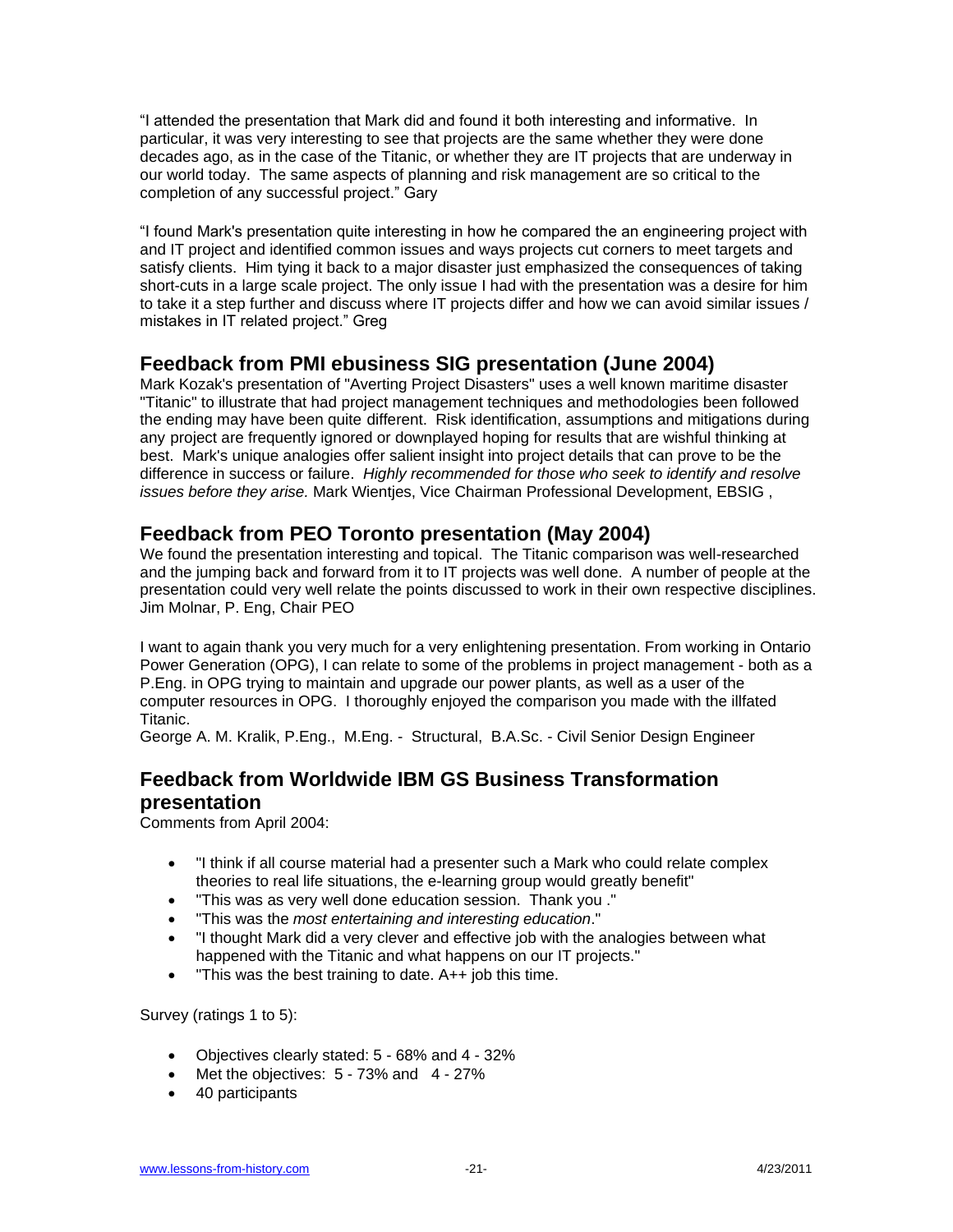# **Feedback from Consulting Leadership Exchange (CLE) session**

Comments from November 2003:

- Brilliant- Linked significant, fascinating historical events in On-Demand terms. Made methodology a best practices quite interesting, where it could have been very dry.
- This presentation was extremely good analogy between supply chain concept during W.W.II and today.
- Very good idea to use the history facts to the on-demand model. I will review and extract the essential and use it as an example to explain the On-Demand concept.
- *Very enjoyable and informative session.*
- Outstanding presentation. Great case study on how to produce an On-Demand information portal. Would be a great teaching aid (much more interesting than the case studies you typically see in method cases). Very high quality charts.
- Very interesting.
- Awesome.
- Interesting topics on how On-Demand theory might apply to a historical event.
- This was fascinating! Although I learned more about W.W.II than about on demand.
- Great work. Excellent!
- Fascinating analogy of on-demand principles and best practices
- Very interesting material and very well thought out. Knows his stuff.
- Imaginative/creative approach to a make a boring subject interesting.
- A very creative session! The presenter knew his topic, provided an exceptional amount of detail and offered good observation/examples. I appreciate the amount of time and preparation the presenter expended make this a good session.
- Fascinating presentation with a great message.
- Well researched presentation. Not as interactive as I'd hoped but very interesting content.
- Fascinating and helped clarify the principles of on demand as well.

# **Feedback from PMI Lakeshore Chapter presentation (Sep 03)**

"On behalf of the membership of PMI Lakeshore Chapter and board of directors, we want to thank you for a very good job. I have never had so many positive comments after any of our recent speakers. Your topic was universal and well presented. Our thanks for your obvious hard work." Diana Miret, PMP

#### **Reviews on Gantthead series:**

"Using experience from the Titanic as an example of PM that could be improved upon, is a very good idea. But my congratulations go to the the author on a riveting series of articles. I was glued to the screen, reading each part to discover 'what happened at the end'. If you are in PM, maybe you're in the wrong trade. An excellent read. " taniev - May 24, 2005

"The article assumes the scenario of early 80's where organisations were working in a functional model approach where there was no collaboration & co-operation amongst the members working on a project but in the current scenario where we have a separate project management area of communications management & risk management plus tighter integration with other departments of a project I don't think its applicable to the entire IT industry." rahul76 - January 22, 2004

"This is totally on the mark! This hasn't changed in 100 years. I don't agree with the comment made that says we don't run into these problems with curent methodologies. In my 28 years in IT, testing comes at the end of the project and therefore carefully laid test plans are scaled back due to project overruns in other areas. Six weeks of testing is turned into four. Why test for three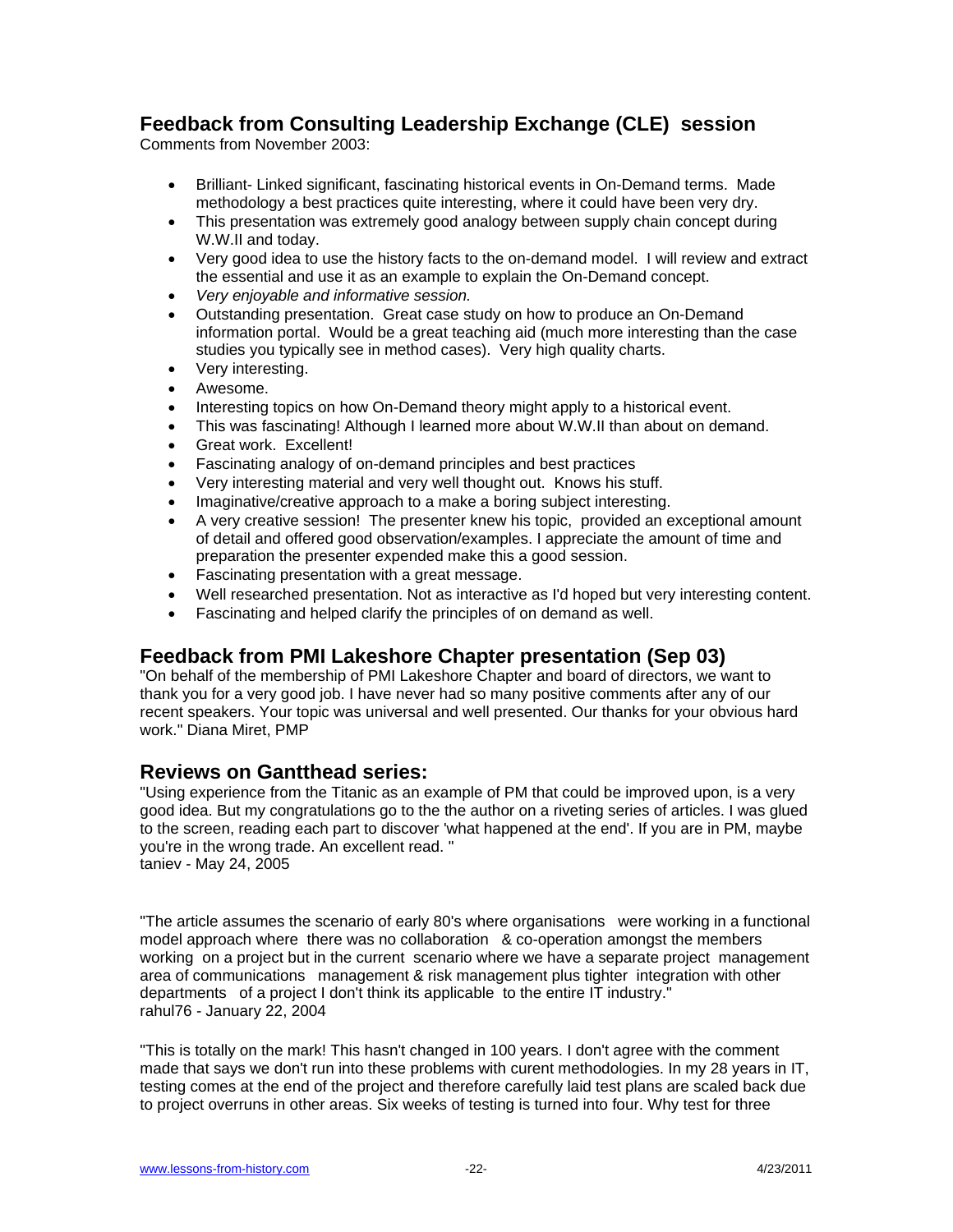months? One month should do it. Nowadays, people don't even know what hash totals are - what do you need those for when you're doing a conversion? I agree with the author that it is important not to let business needs unduly push you into implementation before being ready." clnewman - January 30, 2004

"Found your Titanic article on Gantthead very interesting. I'm sure you are going to elaborate in following articles, but particularly when viewing the James Cameron movie (and assuming this is true to the facts), it is striking that the "crew" were very poorly briefed about the capabilities of their vessel i.e. the Project Handover was very poor. I am thinking of the fact that they stopped engines and turned the rudder - had they kept the engines going, the ship would have turned faster and they didn't know that a glancing encounter would likely do more damage than a headon collision. I am sure you will say that the poor testing time had a lot to do with this - as a PM, it is important to ensure good handover (even if you have to ask for more money) or get blamed for the lousy deliverable! Can tell you a story about an IT project I took over that suffered this disease!! Thanks." Owen Price

"A friend forwarded me your article from Gantthead. It was very insightful and well written. I'll have to check out your book." Elizabeth Schmitt

"Just a quick fan letter to say I have enjoyed your Titanic article series on Gantthead, and have just ordered a copy of your book. Look forward to reading it. Interested to know if you are doing other research or writing on the topic of project management." Robert McKeeman

"Dear Mark, I just read your article titled "IT Project Lessons from Titanic". I found it very interesting and you have developed very true and interesting analogies between the two processes. Just wanted to compliment you on that…. Rgds, Bilal Asghar | Applications Engineer

"Read your article on Titanic it was excellent how you related Titanic to the IT projects." Fatima Murad, Senior Auditor, Internal Audit & Corporate Security

# **Feedback from ITTSIG Webinar**

Comments from October 2003:

- "It was wonderful presentation today and I would like to thank you for organizing it. Mark made an excellent parallel between the Titanic's case and present IT projects situation." Detelina Nikolova, PMP
- "Excellent presentation with excellent handouts." Martha Coleman
- "This was an interesting and very actual presentation. We may want to expand this in a future event." Ion Drumea
- "Thank you for arranging another outstanding presentation for ITT SIG." Joy Webb
- "I attended the SIG call on Thursday November 13th. It was a very interesting presentation - how the Titanic analogy relates to topics and concerns we have each and every day on our projects. Thanks for getting the great speakers."
- Sally A. Rice, PMP
- "Good presentation. I like the historical lessons learned approach. Wish Mark had more time, a tough presentation to do in 1 hour." Bill Hamilton, PMP
- "I have enjoyed the presentation today. I will definitely participate again." Ivan Koval
- "I found attending today's presentation valuable. Thanks!" Bob Bradbury
- "I just took part in the Feature Presenation by Mark Kozak-Holland. Many thanks in advance for this and thanks to all involved in putting together this presentation!" Lorraine Vanas